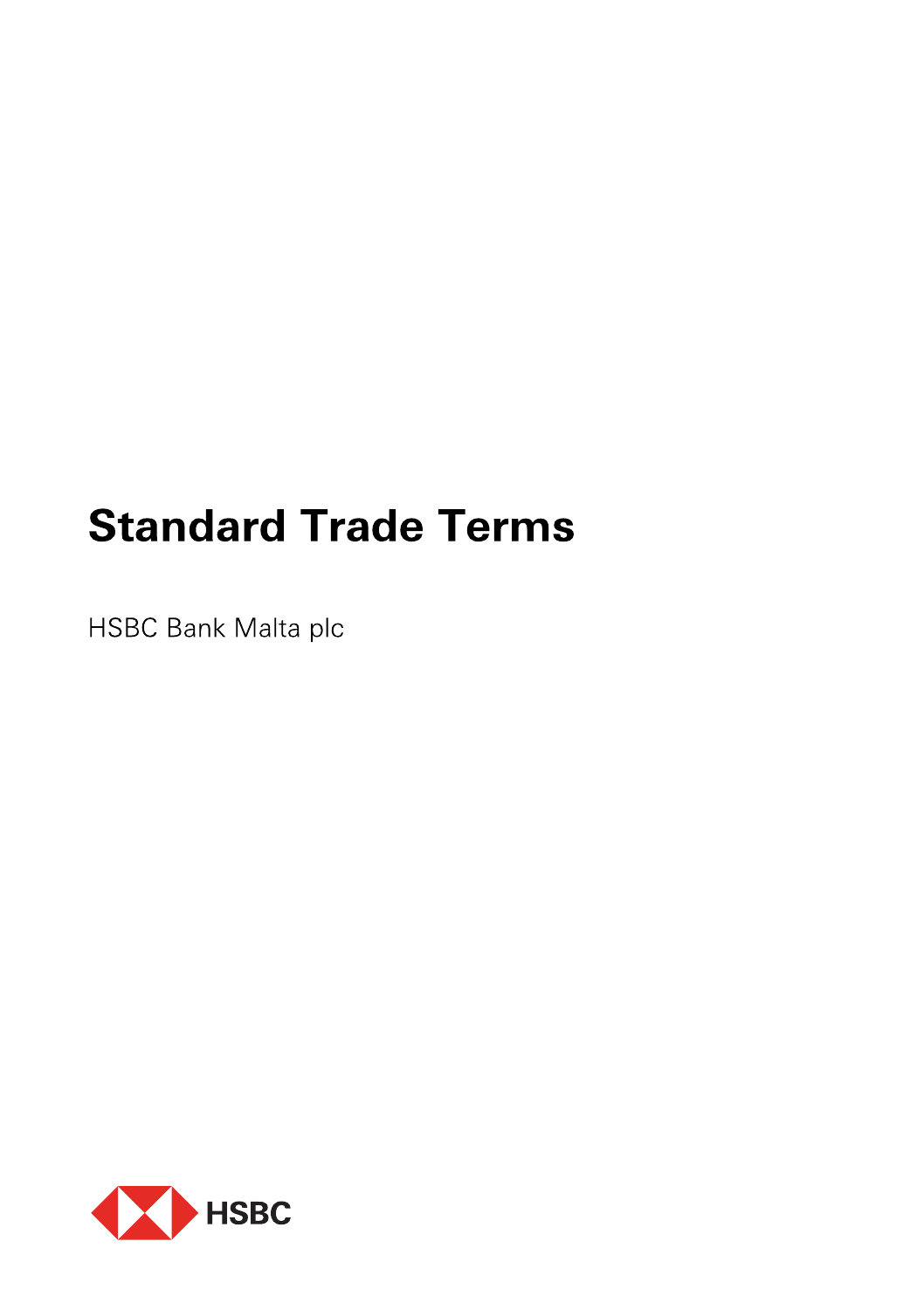## **CONTENTS**

| 1.                                                      | <b>APPLICATION</b>                                           | 3              |
|---------------------------------------------------------|--------------------------------------------------------------|----------------|
| <b>SECTION 1 - TRADE SERVICES</b>                       |                                                              | 4              |
| 2.                                                      | <b>ICC RULES</b>                                             | 4              |
| 3.                                                      | DOCUMENTARY CREDITS                                          | 4              |
| 4.                                                      | <b>INSTRUMENTS</b>                                           | $\overline{7}$ |
| 5.                                                      | <b>COLLECTIONS</b>                                           | 9              |
| 6.                                                      | <b>FINANCE</b>                                               | 10             |
| 7.                                                      | <b>TRADE FINANCE LOANS</b>                                   | 11             |
| 8.                                                      | APPLICATIONS FOR RELEASE OF GOODS, SHIPPING GUARANTEES       |                |
|                                                         | AND LETTERS OF INDEMNITY                                     | 13             |
|                                                         | <b>SECTION 2 - REIMBURSEMENT, INDEMNITY AND OTHER RIGHTS</b> | 14             |
| 9.                                                      | REIMBURSEMENT AND INDEMNITY                                  | 14             |
| 10.                                                     | <b>CASH COLLATERAL</b>                                       | 14             |
| 11.                                                     | PLEDGE                                                       | 15             |
| 12.                                                     | <b>TRUST RECEIPTS</b>                                        | 16             |
| 13.                                                     | SET-OFF                                                      | 17             |
| 14.                                                     | <b>SUPPLEMENTARY RIGHTS</b>                                  | 17             |
| <b>SECTION 3 - FEES AND PAYMENTS</b>                    |                                                              | 17             |
| 15.                                                     | FEES, COMMISSION, INTEREST AND CHARGES                       | 17             |
| 16.                                                     | <b>PAYMENTS</b>                                              | 18             |
| SECTION 4 - REPRESENTATIONS, UNDERTAKINGS AND SANCTIONS |                                                              | 19             |
| 17.                                                     | REPRESENTATIONS AND WARRANTIES                               | 19             |
|                                                         | 18. UNDERTAKINGS                                             | 21             |
| 19.                                                     | COMPLIANCE WITH LAWS AND SANCTIONS                           | 23             |
|                                                         | <b>SECTION 5 - INSTRUCTIONS AND ELECTRONIC PLATFORMS</b>     | 24             |
| 20.                                                     | INSTRUCTIONS                                                 | 24             |
| 21.                                                     | PLATFORMS                                                    | 26             |
|                                                         | <b>SECTION 6 - OTHER</b>                                     | 27             |
| 22.                                                     | LIMITATION ON LIABILITY                                      | 27             |
| 23.                                                     | DISCLOSURE, CONFIDENTIALITY AND PRIVACY                      | 29             |
| 24.                                                     | <b>MISCELLANEOUS</b>                                         | 30             |
| 25.                                                     | <b>GOVERNING LAW AND JURISDICTION</b>                        | 31             |
|                                                         | <b>SECTION 7 - DEFINITIONS AND INTERPRETATION</b>            | 32             |
| 26.                                                     | DEFINITIONS AND INTERPRETATION                               | 32             |
| 27.                                                     | <b>COUNTRY CONDITIONS</b>                                    | 38             |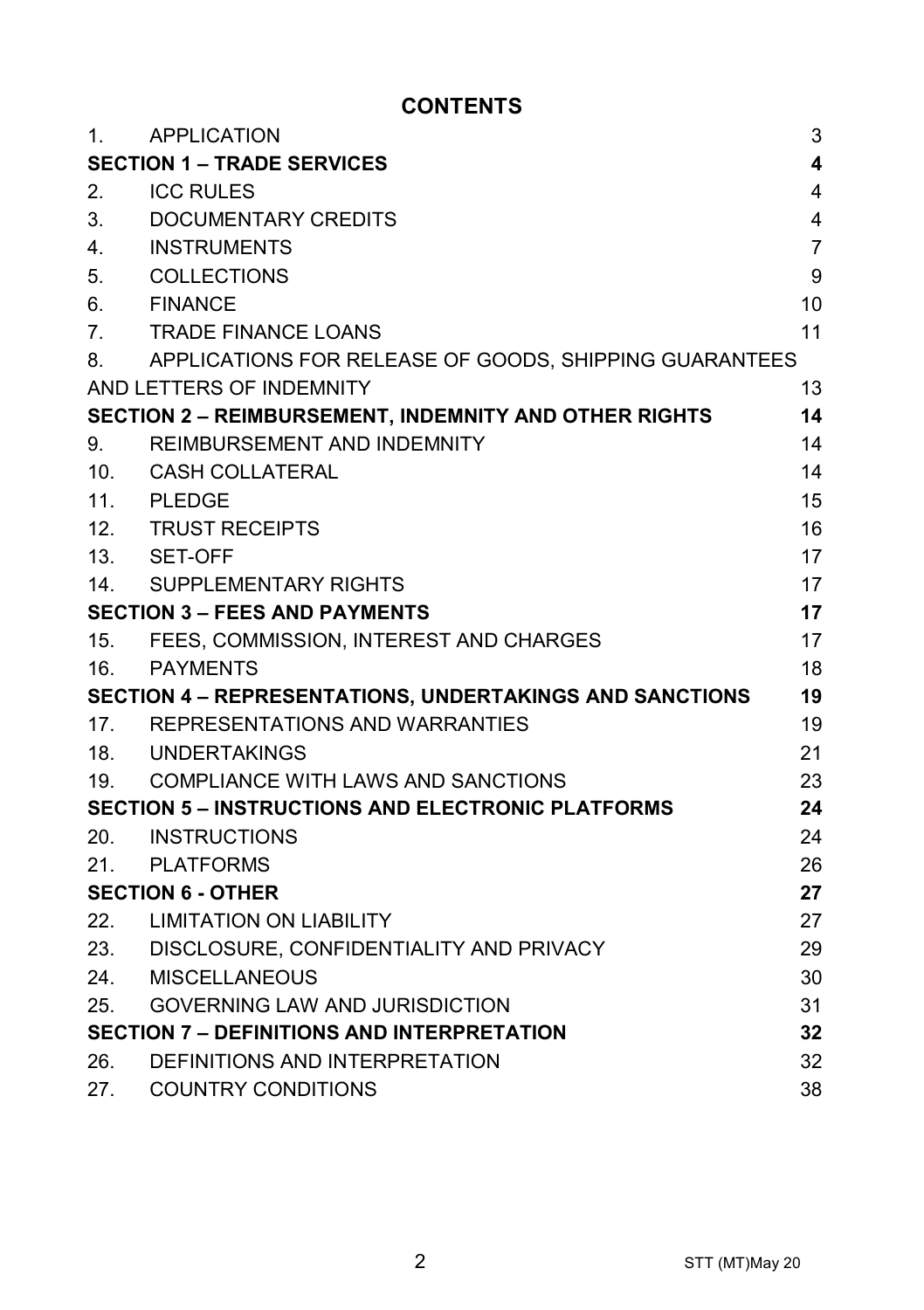## STANDARD TRADE TERMS (THESE TERMS)

## 1. APPLICATION

1.1 These Terms shall apply to any Trade Service which HSBC may agree to make available or procure at the request of the Customer and shall include any relevant Country Conditions.

1.2 These Terms shall, where applicable, be subject to other terms and conditions in relation to services provided by HSBC to the Customer (including any banking service or account operating agreement) from time to time. In relation to any Trade Service, where any conflict arises between these Terms and any other applicable terms and conditions, the terms and conditions shall apply in the following order of priority:

- (a) the Application;
- (b) the Facility Agreement (if any) and/or any applicable Security Agreement;
- (c) the Country Conditions (if any);
- (d) these Terms; and
- (e) such other terms.

1.3 HSBC does not offer any advice to the Customer in relation to any Trade Service. Whilst HSBC may provide information or express opinions from time to time, such information or opinions are not offered as advice. Before applying for, or accepting, any Trade Service, the Customer shall make such enquiries and assessments as the Customer considers appropriate and the Customer should place no reliance on HSBC to give advice or make recommendations. If the Customer is in doubt of any Trade Service, the Customer should seek independent professional advice.

1.4 Each Trade Service is separate and independent from the Trade Transaction to which such Trade Service relates and HSBC is in no way concerned with, subject to, or bound by, the terms of such Trade Transaction, even if a reference is included in any document relating to that Trade Service.

1.5 HSBC may name, instruct or procure any correspondent bank (including any HSBC Group member) to be the issuing, advising, nominated or confirming bank in respect of any Trade Service (and may restrict such correspondent bank to an HSBC Group member or a correspondent bank acceptable to HSBC) and is authorised to issue a counter-guarantee or counter-SBLC in such form and content as determined by HSBC in favour of the correspondent bank. HSBC may pay to, or receive from any correspondent bank, charges, commissions, fees or other payments.

1.6 Nothing in these Terms shall oblige HSBC to enter into or provide any Trade Service at any time.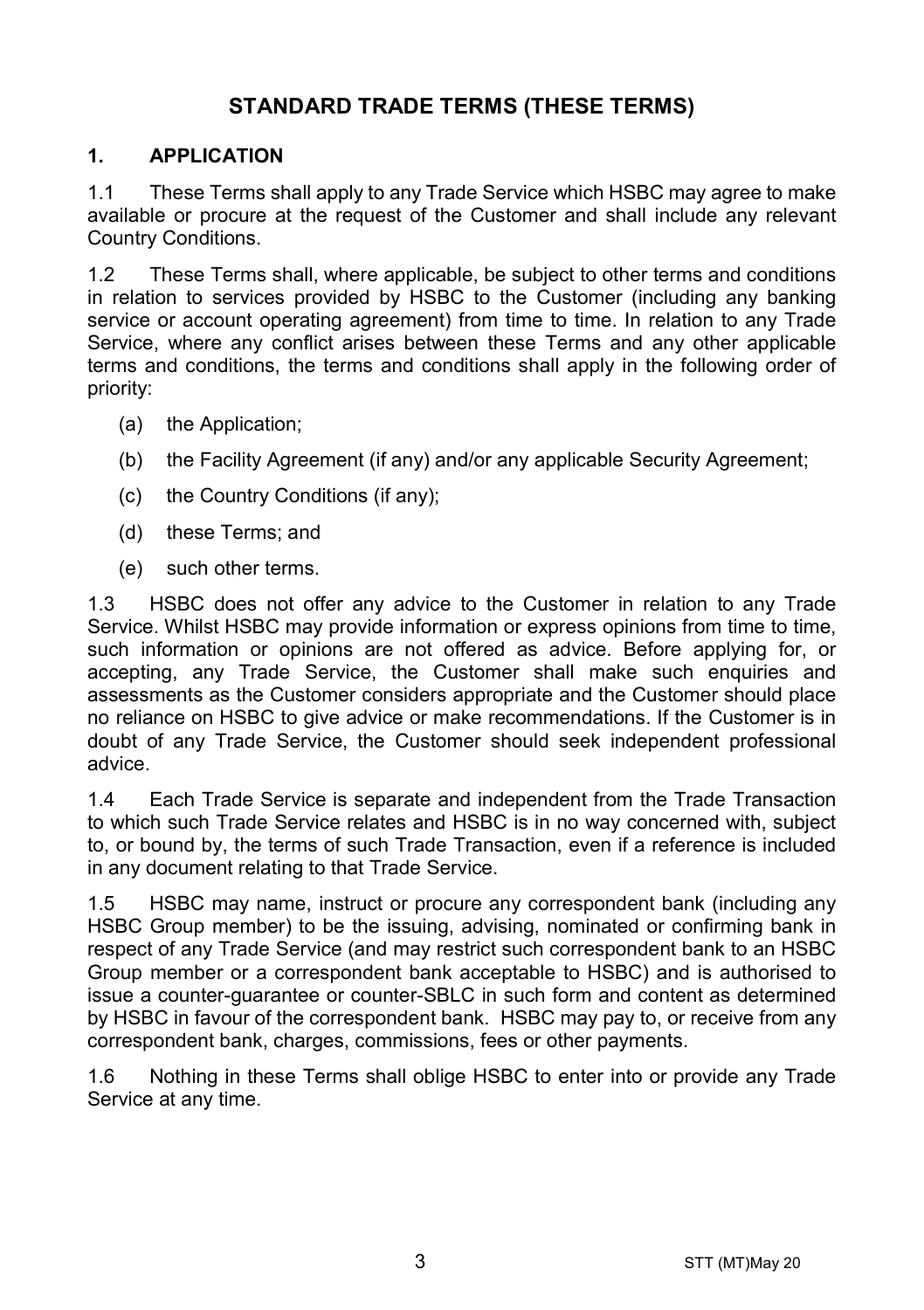## **SECTION 1 - TRADE SERVICES**

## 2. ICC RULES

2.1 Unless the Customer otherwise requests (and HSBC agrees with such request):

(a) all Documentary Credits issued by HSBC will be issued subject to the Uniform Customs and Practice for Documentary Credits, 2007 Revision, ICC Publication No. 600 (UCP600) and, if required by HSBC, the Uniform Customs and Practice for Documentary Credits (UCP600) Supplement for Electronic Presentation (eUCP);

(b) all SBLCs issued by HSBC will be issued subject to the International Standby Practices 1998, ICC Publication No. 590 (ISP98);

(c) all bonds and guarantees issued by HSBC will be issued subject to the Uniform Rules for Demand Guarantees, ICC Publication No.758 (URDG 758); and

(d) all Collections will be undertaken subject to the Uniform Rules for Collections 1995, ICC Publication No. 522 (URC 522) and, if required by HSBC, the Uniform Rules for Collections (URC 522) Supplement for Electronic Presentation (eURC),

in each case, as may be revised from time to time (together the ICC Rules), and the rights and obligations of the Customer will be subject to the applicable ICC Rules in addition to these Terms.

2.2 If there is any conflict between any ICC Rule and these Terms, these Terms shall prevail.

## 3. DOCUMENTARY CREDITS

- 3.1 The terms in this Clause 3 apply to any Documentary Credits.
- 3.2 The Customer:
	- (a) undertakes to examine the customer copy of each Documentary Credit issued by HSBC in order to check its consistency with the relevant Application; and
	- (b) agrees to give immediate notice to HSBC of any objection to its contents.

#### Imports

3.3 HSBC is authorised to honour and pay any Claim made under a Documentary Credit which appears on its face to comply with its terms and/or any Documents drawn (or purporting to be drawn) and presented under such Documentary Credit in accordance with its terms, without reference to or further authority from the Customer or any other party, and without enquiring whether any Claim has been properly made, and notwithstanding that the validity of any such Claim, or the amount of it, may be in dispute. The Customer accepts any such Claim as conclusive evidence that HSBC was liable to honour and pay it, and any payment made, or any steps taken by HSBC in good faith under or in connection with it, shall be binding on the Customer.

3.4 The presentation of any Documents under a Documentary Credit shall be deemed to be in compliance with the terms of the Documentary Credit if HSBC determines that they appear to be in order and, taken as a whole, conform with the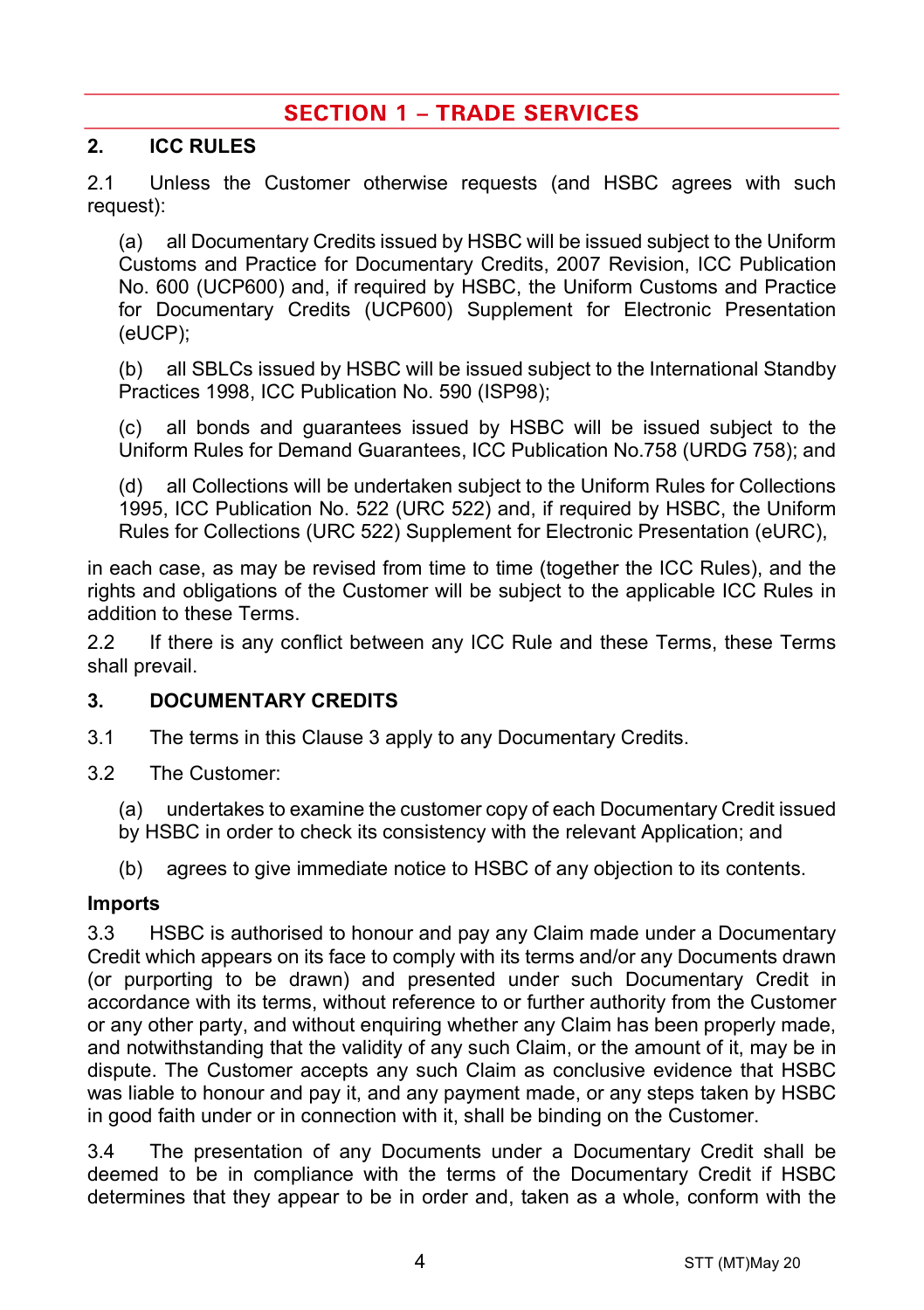requirements of the Documentary Credit. The Customer waives all claims against HSBC for any delay that may result in examining such Documents or any failure to identify any discrepancies that may exist.

3.5 Notwithstanding any contrary instruction from the Customer, HSBC may reject any Claim which HSBC determines does not comply with the terms of the relevant Documentary Credit. HSBC is not obliged to notify the Customer or to seek the Customer's waiver of any discrepancy before refusing the Claim. Where HSBC does seek a waiver in respect of any discrepancy, the taking of such action does not oblige HSBC to seek a waiver of any discrepancy at any other time.

3.6 If HSBC notifies the Customer of a discrepancy with respect to a Claim and the Customer requests HSBC and/or its correspondent bank or its agent to:

(a) effect payment under the Documentary Credit, notwithstanding the discrepancy; or

(b) countersign or issue any quarantee or indemnity covering the discrepancy,

the Customer confirms that its reimbursement obligations and the indemnity set out in Clause 9 (REIMBURSEMENT AND INDEMNITY) shall apply to such Claim and/or any such guarantee or indemnity.

3.7 HSBC may at any time amend or insert additional terms and conditions into a Documentary Credit as HSBC may consider appropriate, provided that any such amendment or additional terms and conditions shall not increase the Customer Liabilities in relation to such Documentary Credit. HSBC may, subject to the beneficiary's consent, cancel the whole or any unused balance of a Documentary Credit.

3.8 Notwithstanding any instruction in an Application, HSBC may restrict the availability of any Documentary Credit, or any advising or confirming, to its own offices or to any correspondent bank or agent of its choice and, in such case, HSBC may refuse to honour, or make payment for, any Document drawn or purporting to be drawn on any office, bank or other person other than such office, correspondent bank or agent.

3.9 If HSBC effects payment under a Documentary Credit prior to the maturity date of such Documentary Credit:

(a) (in the case where the Documentary Credit beneficiary bears interest) the Customer shall be liable to pay to HSBC the full amount of the Documentary Credit on the maturity date, even if HSBC only paid a discounted amount under the Documentary Credit; and

(b) (in the case where the Customer is required to bear interest under the Documentary Credit pursuant to any other agreement with HSBC) the Customer shall, on the maturity date of such Documentary Credit or such earlier date as may be demanded by HSBC, pay to HSBC the full amount of the Claim together with interest accruing on such Claim for the period from and including the date of HSBC's payment to and including the maturity date, such interest payable in accordance with Clause 15 (FEES, COMMISSION, INTEREST AND CHARGES).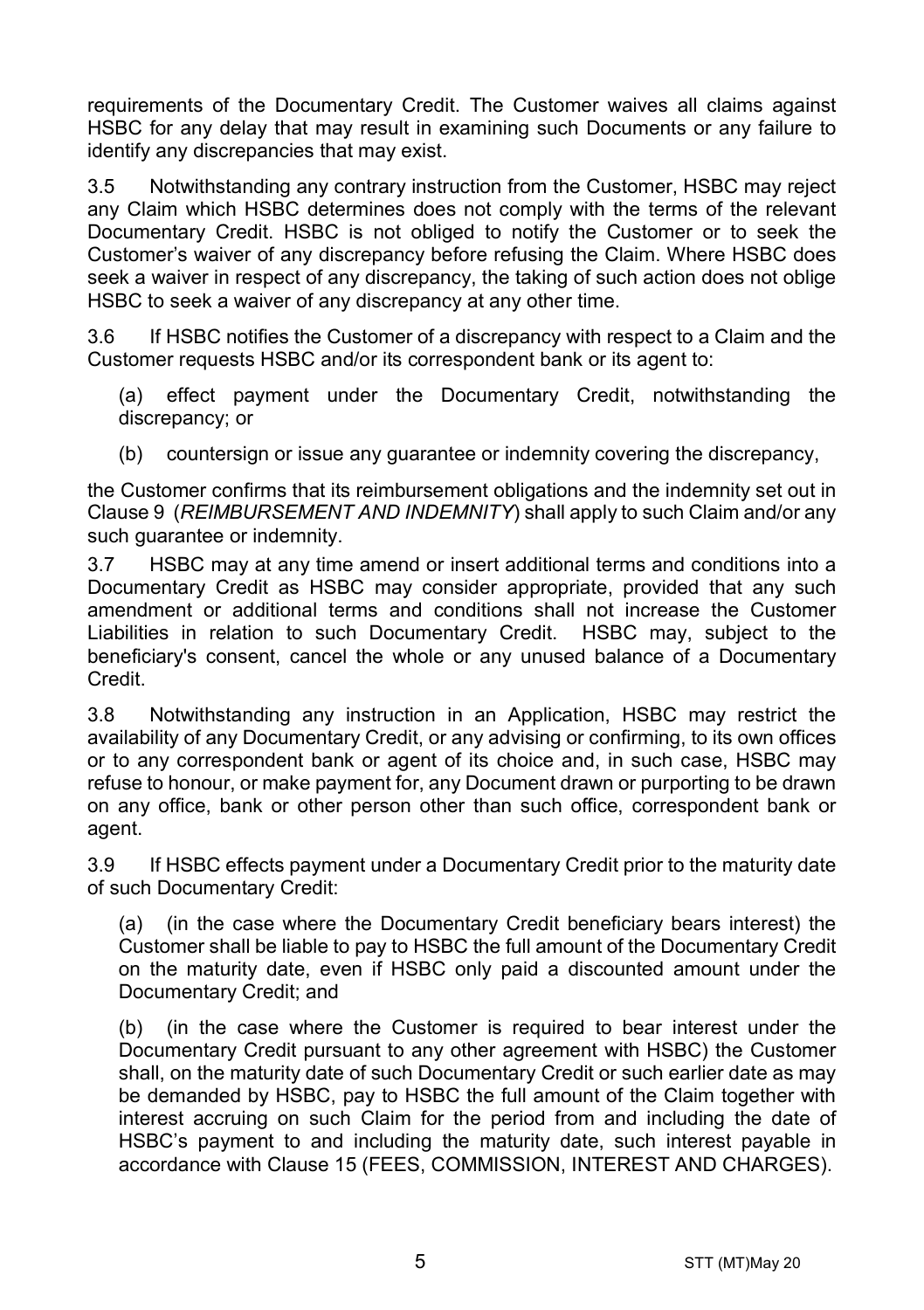3.10 If the terms of a Documentary Credit (whether expressly or impliedly) permits payment to be effected to the beneficiary prior to receipt of the Documents required to be delivered under such Documentary Credit, the Customer shall, on the maturity date of such Documentary Credit or such earlier date as may be demanded by HSBC, pay to HSBC the full amount of the Claim (whether or not the Documents subsequently delivered are compliant with the terms of the Documentary Credit) together with interest accruing on such Claim for the period from and including the date of HSBC's payment to and including the maturity date, such interest payable in accordance with Clause 15 (FEES, COMMISSION, INTEREST AND CHARGES).

3.11 If any Documentary Credit stipulates that certain specific Documents be forwarded by the beneficiary directly to the Customer at or prior to the time the beneficiary makes any Claim, all remaining Documents must be produced to HSBC in respect of any Claim under such Documentary Credit. If the Customer uses the Documents forwarded directly to it to obtain possession of the Goods, HSBC is authorised to accept all Documents presented under such Documentary Credit and pay or accept upon presentation and pay at maturity all Documents drawn in respect of the Goods, notwithstanding any discrepancy or any other matter or thing that might otherwise have relieved or affected the Customer's or HSBC's obligations. The Customer confirms that its reimbursement obligations and the indemnity set out in Clause 9 (REIMBURSEMENT AND INDEMNITY) shall apply to any amount paid by HSBC in respect of such Documentary Credit.

3.12 If any Documentary Credit stipulates that the Goods be insured under insurance policies/certificates containing "Institute Cargo Clauses" or other industry standard clauses, HSBC may accept insurance policies/certificates which contain "American Institute Cargo Clauses" or any other industry standard clauses that HSBC determines appropriate.

3.13 HSBC will not be bound at any time to release any Documents or Goods to the Customer unless the Customer has fully discharged its Customer Liabilities in respect of the Documentary Credit relating to such Documents or Goods.

3.14 If HSBC issues a Documentary Credit back-to-back (a Back-to-Back Documentary Credit) to another Documentary Credit (a Master Documentary Credit) the Customer:

(a) acknowledges that its Customer Liabilities in respect of the Back-to-Back Documentary Credit are not dependent or conditional on the performance of the Master Documentary Credit;

(b) unconditionally and irrevocably assigns or transfers absolutely to HSBC all of its payment rights in the Master Documentary Credit;

(c) shall not amend or accept any amendment to the Master Documentary Credit without the consent of HSBC or take any action which might result in HSBC not receiving the full amount under the Master Documentary Credit; and

(d) authorises HSBC to use the Documents presented under the Back-to-Back Documentary Credit to make a Claim under the Master Documentary Credit irrespective of any discrepancies or irregularities in the Documents presented.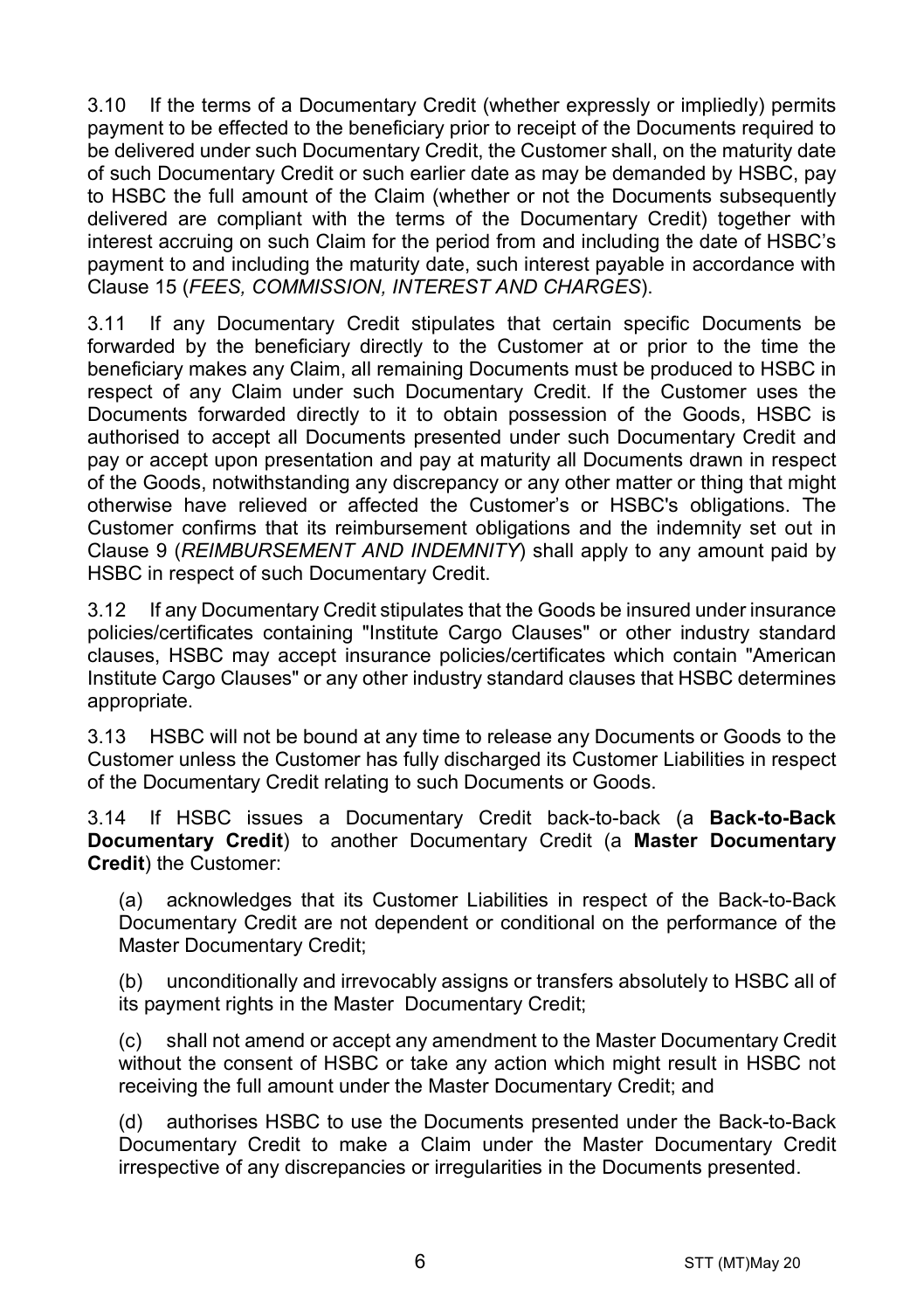3.15 HSBC is not obliged to notify the Customer of any incompatibility between the terms of a Back-to-Back Documentary Credit and the relevant Master Documentary Credit.

## **Exports**

3.16 If HSBC confirms a Documentary Credit or SBLC (whether on a disclosed or undisclosed basis) and payment in full or part is not received by HSBC from the relevant issuing bank, the Customer is only required to reimburse HSBC for amounts not received if the non-payment was due to a Recourse Event. Such reimbursement by the Customer is payable immediately upon HSBC's demand together with any interest payable in accordance with Clause 15 (FEES, COMMISSION, INTEREST AND CHARGES) and the Customer shall reimburse HSBC for any loss or damage suffered by HSBC as a result of the non-payment.

3.17 HSBC will not be bound by a confirmation (whether on a disclosed or undisclosed basis) and will not be obliged to negotiate a Documentary Credit or SBLC if it is amended without HSBC's consent, the Documents presented do not fully comply with the terms of the Documentary Credit or SBLC, the original Documentary Credit or SBLC is different from the copy of the Documentary Credit or SBLC upon which HSBC based its confirmation, the Customer does not comply with any of its obligations under this Clause 3, or if payment in full or part is not received by HSBC (or cannot be accepted by HSBC) from the relevant issuing bank as a result of a Recourse Event.

3.18 If HSBC confirms a Documentary Credit or SBLC on an undisclosed basis, the Customer shall not make a presentation in respect of the Documentary Credit or SBLC to any person other than HSBC and shall promptly provide to HSBC the original Documentary Credit or SBLC, any operative documents and any amendments issued by the relevant issuing bank.

3.19 If HSBC confirms a Documentary Credit or SBLC (whether on a disclosed or undisclosed basis), the Customer:

(a) unconditionally and irrevocably assigns or transfers absolutely to HSBC all of its payment rights in such Documentary Credit or SBLC; and

(b) shall not take any action which might result in HSBC not receiving the full amount under the Documentary Credit or SBLC.

## 4. INSTRUMENTS

4.1 The terms in this Clause 4 apply to any SBLC, demand guarantee (including an avalisation, co-acceptance or acceptance of a Document), bond, counter-guarantee, counter-SBLC, or similar independent payment obligation (including any extension, renewal or amendment of the same)(each an Instrument) issued, confirmed or provided by HSBC.

4.2 The Customer:

(a) undertakes to examine the customer copy of each Instrument issued or entered into by HSBC in order to check its consistency with the relevant Application; and

(b) agrees to give immediate notice to HSBC of any objection to its contents.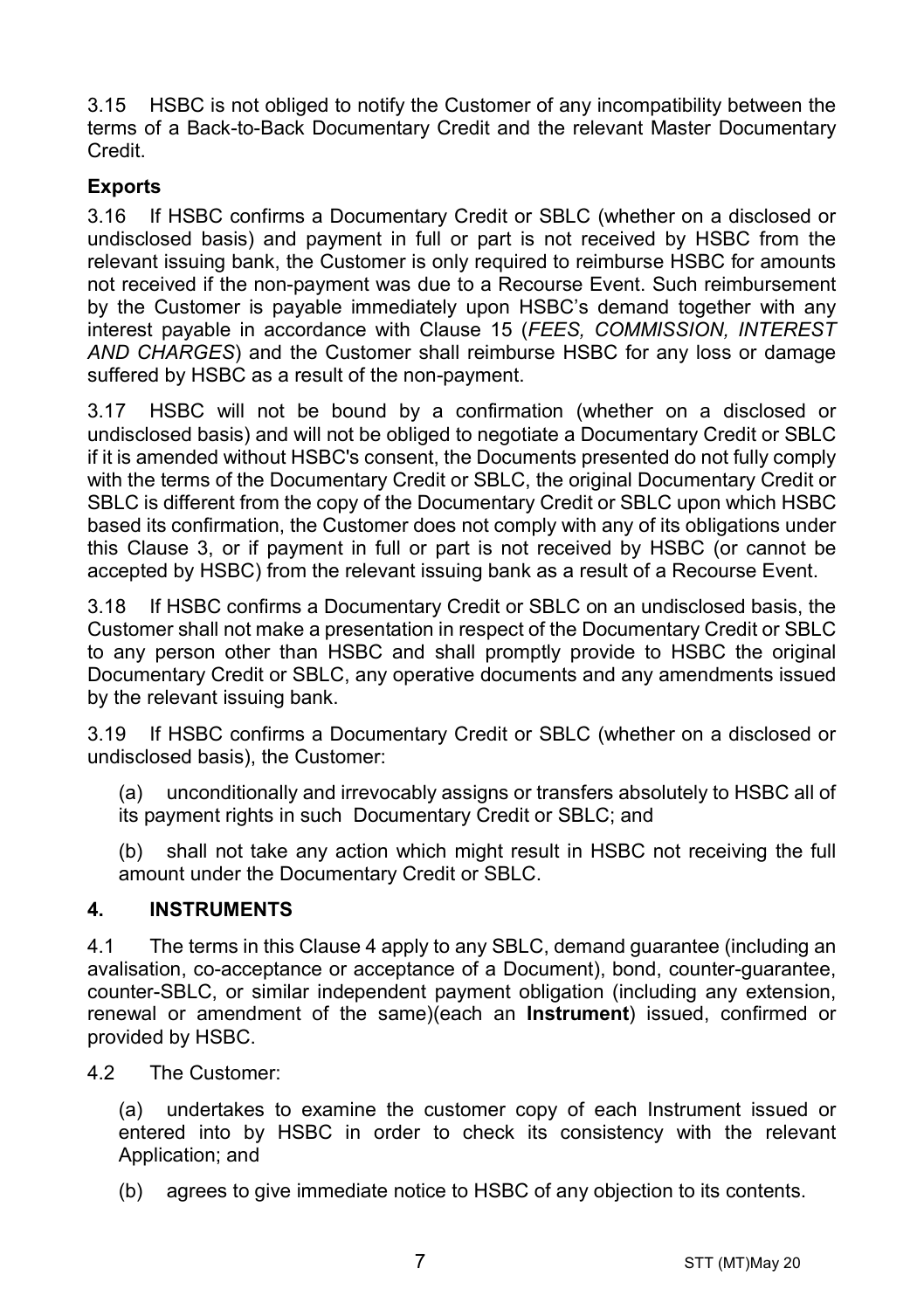4.3 HSBC is authorised to accept, pay or honour any Claim made under any Instrument which appears on its face to comply with its terms, without reference to or further authority from the Customer or any other party, and without enquiring whether any such Claim on HSBC has been properly made, notwithstanding that the validity of any such Claim, or the amount of it, may be in dispute. The Customer accepts any such Claim as conclusive evidence that HSBC was liable to pay or comply with it, and any payment made, or any steps taken by HSBC in good faith under or in connection with it, shall be binding upon the Customer.

4.4 The presentation of any documents under an Instrument shall be deemed to be in compliance with the terms of the Instrument if HSBC determines that they appear on their face to be in order and, taken as a whole, conform with the requirements of the Instrument. The Customer waives all claims against HSBC for any delay that may result in examining such documents or any failure to identify any discrepancies that may exist.

4.5 Notwithstanding any contrary instruction from the Customer, HSBC is entitled to reject any Claim which HSBC determines does not comply with the terms of the relevant Instrument. HSBC is not obliged to notify the Customer or to seek the Customer's waiver of any discrepancy before refusing the Claim. Where HSBC does seek a waiver in respect of any discrepancy, the taking of such action does not oblige HSBC to seek a waiver of discrepancy at any other time.

4.6 If HSBC notifies the Customer of a discrepancy with respect to a Claim and the Customer requests HSBC and/or its correspondent bank or its agent to:

- (a) effect payment under the Instrument, notwithstanding the discrepancy; or
- (b) countersign or issue any guarantee or indemnity covering the discrepancy,

the Customer confirms that its reimbursement obligations and the indemnity set out in Clause 9 (REIMBURSEMENT AND INDEMNITY) shall apply to such Claim and/or any such quarantee or indemnity.

4.7 HSBC may at any time amend or insert additional terms and conditions into an Instrument as HSBC may consider appropriate, provided that any such amendment or additional terms and conditions shall not increase the Customer Liabilities in relation to such Instrument. HSBC may, subject to the beneficiary's consent, cancel the whole or any unused balance of an Instrument.

4.8 Notwithstanding any instruction in an Application, HSBC may restrict the availability of any SBLC, or any advising or confirming, to its own offices or to any correspondent bank or agent of its choice and, in such case, HSBC may refuse to honour, or make payment for, any Document drawn or purporting to be drawn on any office, bank or other person other than such office, correspondent bank or agent.

4.9 If the terms of an SBLC (whether expressly or impliedly) permits payment to be effected to the beneficiary prior to receipt of the documents required to be delivered under such SBLC, the Customer shall, on the maturity date of such SBLC or such earlier date as may be demanded by HSBC, pay to HSBC the full amount of the Claim (whether or not the documents subsequently delivered are compliant with the terms of the SBLC) together with interest accruing on such Claim for the period from and including the date of HSBC's payment to and including the maturity date, such interest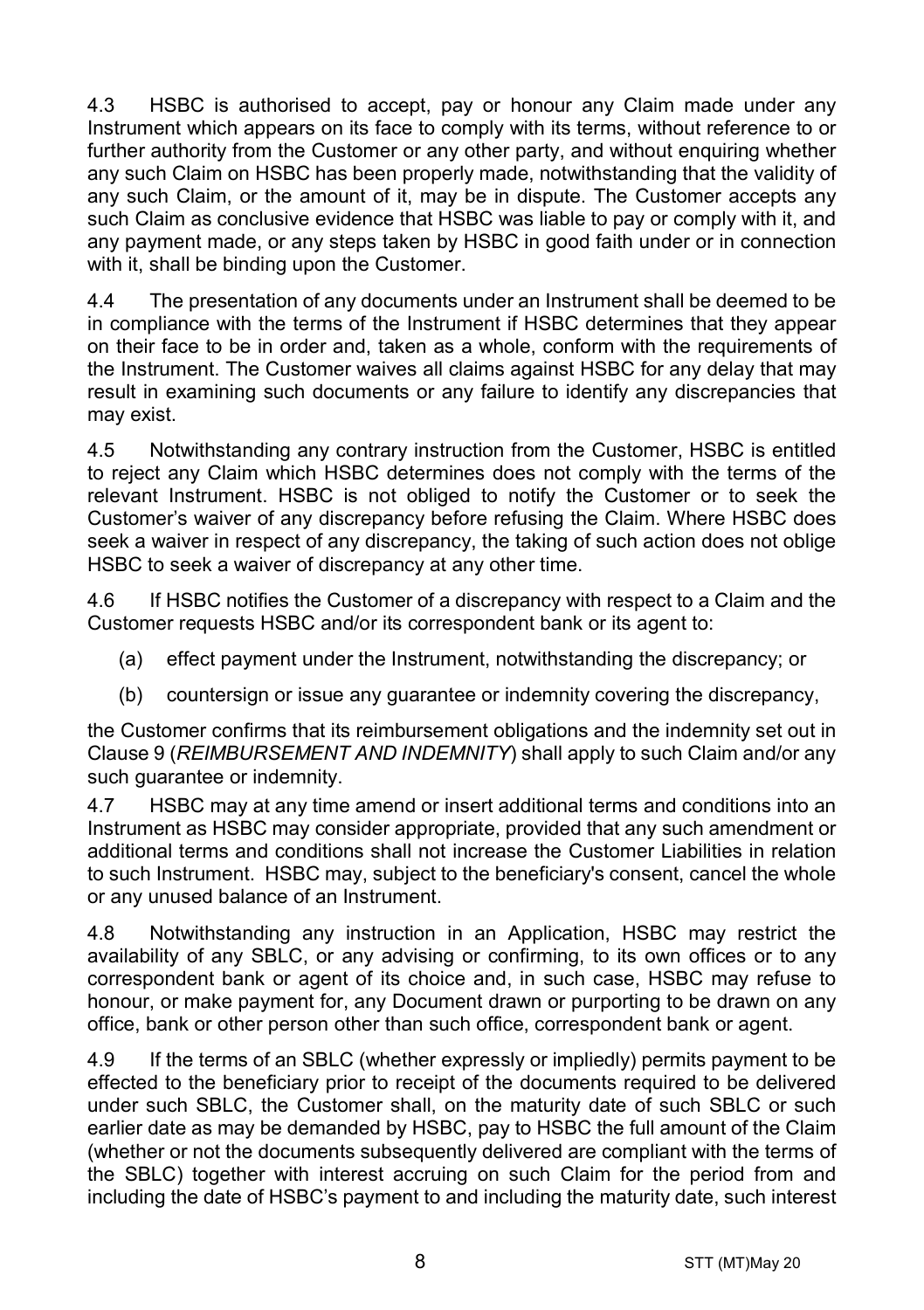payable in accordance with Clause 15 (FEES, COMMISSION, INTEREST AND CHARGES).

4.10 Notwithstanding the foregoing, if the Customer has requested HSBC to issue or arrange for the issuance of an Instrument by a correspondent bank for which a counter-guarantee or counter-SBLC must be issued by HSBC, HSBC may include such terms in the counter-guarantee or counter-SBLC that HSBC considers are required to support the issuance of such Instrument. Without limitation, the validity period and Claim period (if applicable) of the counter-guarantee or counter-SBLC shall be longer than the validity period and Claim period (if applicable) of the Instrument and other terms may be added to reflect the laws under which the Instrument is governed.

4.11 If any Instrument contemplates renewal or extension and the Customer does not advise HSBC at least 5 Business Days prior to the time required for HSBC to provide notice of cancellation as required by the Instrument, HSBC may renew or extend for an additional year or such other term as HSBC may so select. HSBC shall however be under no obligation to issue, extend or renew any Instrument and may at any time:

(a) cancel or revoke any Instrument without prior notice to or authorisation from the Customer if such Instrument or the beneficiary of such Instrument permits cancellation or revocation; or

(b) pay any Instrument without prior notice to or authorisation from the Customer if the Instrument or any relevant law permits or requires payment to be made if such Instrument is cancelled, withdrawn, not extended or not renewed.

4.12 Any cancellation, payment or revocation by HSBC of any Instrument at any time shall be without prejudice to the rights and obligations of HSBC and the Customer under these Terms.

4.13 Unless an Instrument expressly provides that the original Instrument must be presented to HSBC to support a Claim, HSBC may pay and/or comply with any Claim, whether or not the original of the Instrument is presented to HSBC.

4.14 Notwithstanding that the Customer may claim that an Instrument has been reduced, cancelled or terminated, HSBC may determine that, due to the governing law of the Instrument, it has not been reduced, cancelled or terminated, or HSBC may determine that it is necessary to obtain or require the relevant beneficiary's confirmation of the reduction, release or discharge of HSBC's and/or any correspondent bank's liabilities under such Instrument. Subject to such determination, or until such confirmation is received by HSBC, such Instrument shall not be treated or deemed as reduced, cancelled or terminated.

## 5. COLLECTIONS

5.1 The terms in this Clause 5 apply to any Collection transaction.

5.2 If HSBC is requested by the Customer to handle a Collection as the remitting bank, HSBC shall be under no obligation to make any payment to the Customer in respect of the Collection until HSBC has received full payment from the collecting or presenting bank.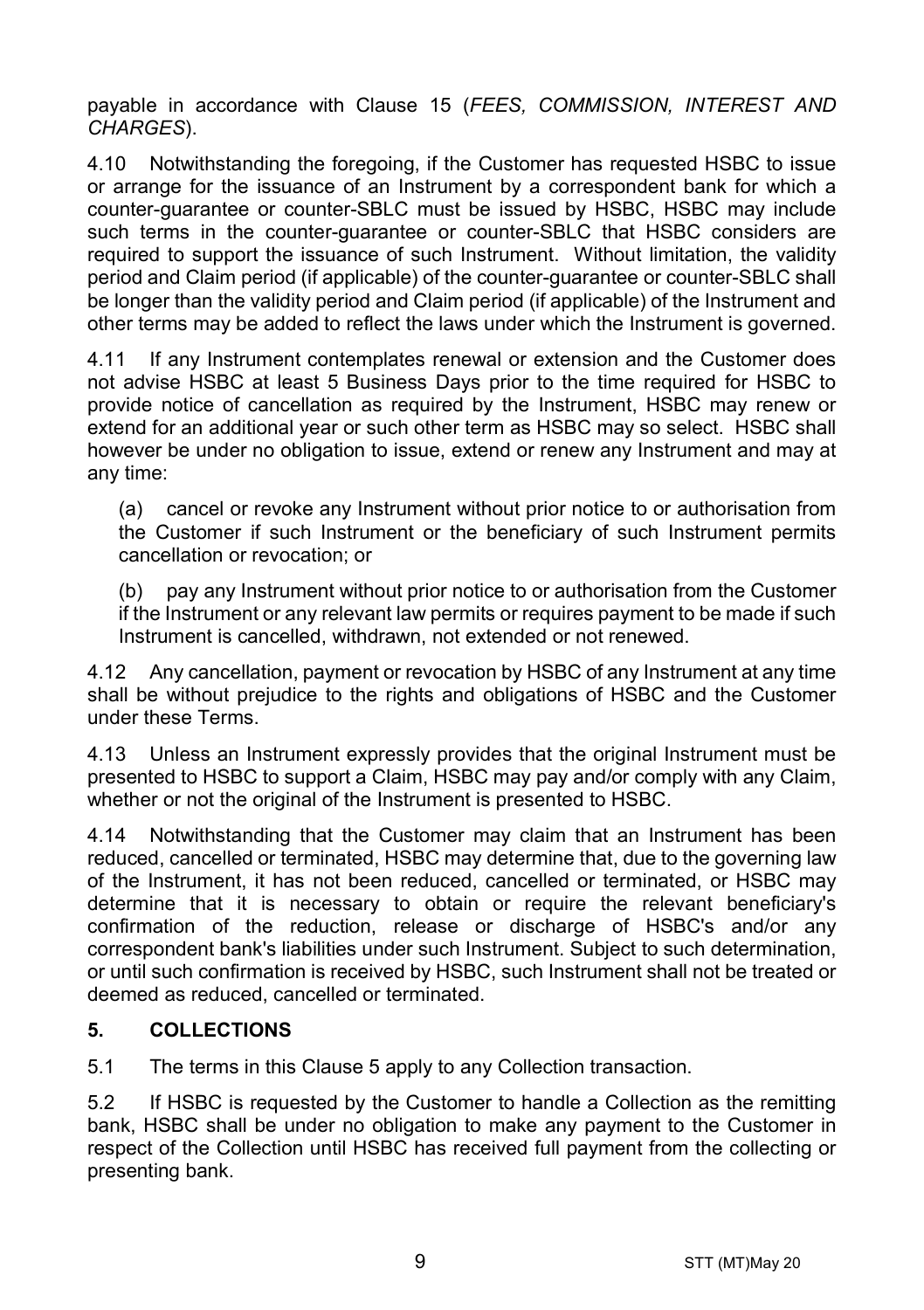5.3 HSBC is not obliged to check the Documents before sending them to the collecting or presenting bank.

5.4 HSBC is not obliged to check the Documents that it receives from a remitting bank.

## 6. FINANCE

6.1 The terms in this Clause 6 apply where HSBC Finances any Document or Documentary Credit.

6.2 Upon HSBC Financing a Document or Documentary Credit, the Customer unconditionally and irrevocably:

(a) transfers ownership of the Document or Documentary Credit to HSBC and undertakes to endorse the relevant Document in favour of HSBC (if not already endorsed in favour of HSBC as a condition to such Finance) and deliver the original endorsed Document to HSBC;

(b) assigns or transfers absolutely to HSBC all of its rights to receive the proceeds of such Documentary Credit or Document; and

(c) assigns or transfers absolutely to HSBC all of its rights, title and interest in the associated underlying receivable (and related rights and proceeds) (if any) arising from the underlying Trade Transaction,

and where the amount of the Finance was calculated by applying an advance rate to the face value of the Document or Documentary Credit, upon receipt by HSBC of any proceeds of that Document or Documentary Credit in excess of the amount of the Finance, HSBC shall pay those proceeds to the Customer (after deducting any outstanding Customer Liabilities).

6.3 If HSBC has Financed a Document or Documentary Credit and payment in full or part is not received by HSBC for any reason (or cannot, for any reason whatsoever, be accepted by HSBC) from the relevant issuing bank, confirming bank, collecting bank, presenting bank, drawee or obligor (as applicable), then unless otherwise agreed in writing by HSBC:

- (a) such Trade Service is provided with full recourse against the Customer; and
- (b) the Customer is required to reimburse HSBC for amounts not received.

Such reimbursement is payable immediately upon HSBC's demand together with any interest payable in accordance with Clause 15 (FEES, COMMISSION, INTEREST AND CHARGES) and the Customer shall reimburse HSBC for any loss or damage suffered by HSBC as a result of the non-payment.

6.4 If HSBC has agreed to Finance a Document or Documentary Credit on a nonrecourse basis and payment in full or part is not received by HSBC (or cannot be accepted by HSBC) from the relevant issuing bank, confirming bank, collecting bank, presenting bank, drawee or obligor (as applicable), the Customer is only required to reimburse HSBC for amounts not received if the non-payment was due to a Recourse Event. Such reimbursement is payable immediately upon HSBC's demand together with any interest payable in accordance with Clause 15 (FEES, COMMISSION,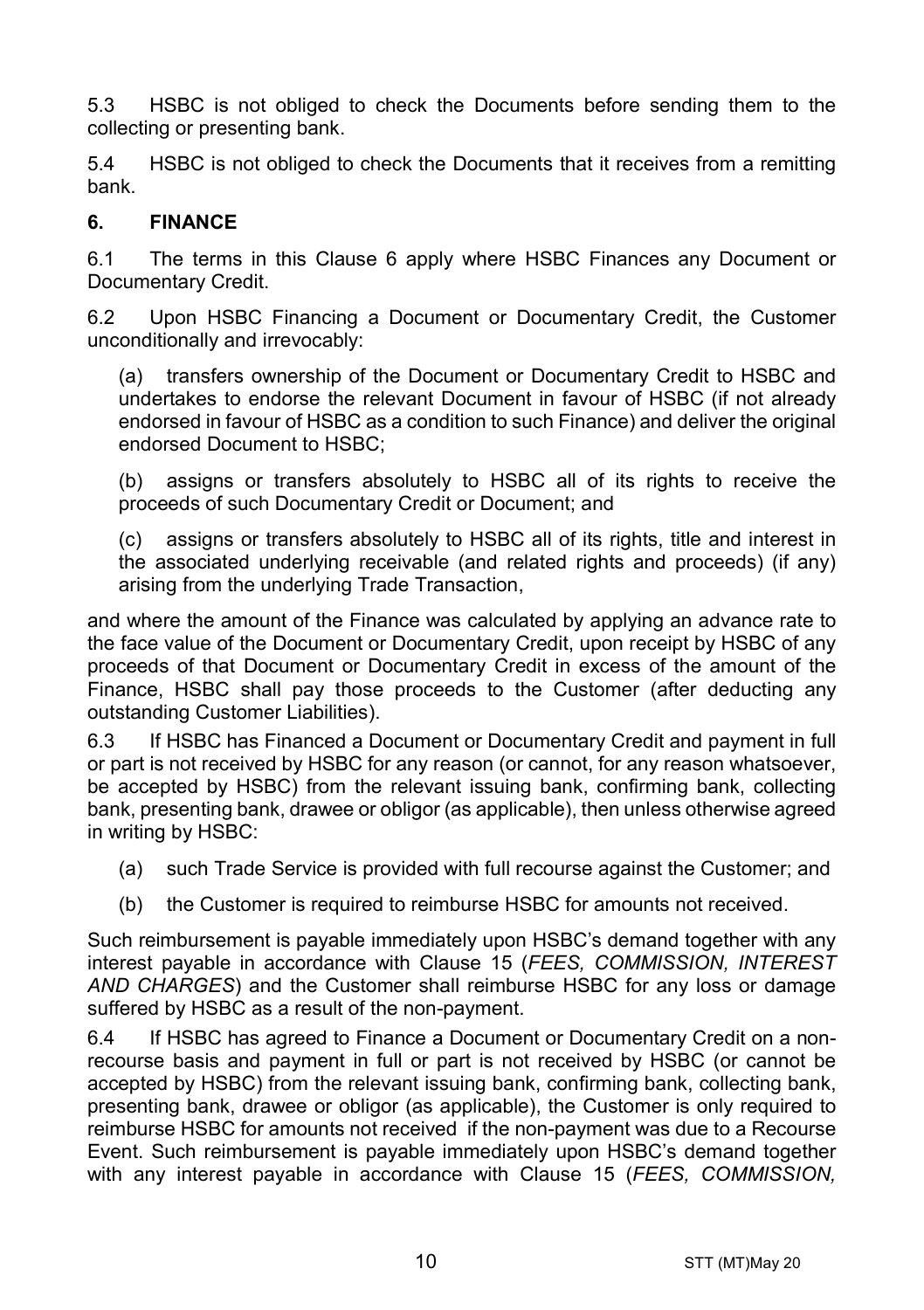INTEREST AND CHARGES) and the Customer shall reimburse HSBC for any loss or damage suffered by HSBC as a result of the non-payment.

6.5 Where HSBC has Financed a Document or Documentary Credit, HSBC may at its discretion:

(a) take conditional acceptances and/or acceptances for honour and/or to extend the due date for payment in relation to any such Document or Documentary Credit;

(b) accept payment from any drawee or acceptor before maturity under rebate or discount;

(c) accept part payment before maturity and deliver a proportionate part of the Goods to any drawee or acceptor of such Document or Documentary Credit or the consignee of the related Goods;

(d) at the request of any drawee, delay presentation of such Document or Documentary Credit for payment or acceptance without affecting the liability of the Customer to HSBC in respect of such Document or Documentary Credit;

(e) give an indemnity against any loss arising from any discrepancies in order to obtain acceptance or payment of a Document and the Customer confirms that its reimbursement obligations and the indemnity set out in Clause 9 (REIMBURSEMENT AND INDEMNITY) shall apply to any such indemnity; and

(f) institute proceedings and take steps for the recovery from the acceptors or endorsers of any such Document or Documentary Credit of any amount due in respect of such Document or Documentary Credit, despite HSBC having debited the bank account of the Customer with the amount of such Document or Documentary Credit.

## 7. TRADE FINANCE LOANS

7.1 The terms in this Clause 7 apply to any Trade Finance Loans which HSBC may provide to the Customer from time to time.

7.2 Subject to the terms of any applicable Facility Agreement which may apply, any Trade Finance Loan which HSBC provides to the Customer shall be on an uncommitted basis and HSBC may terminate or cancel such Trade Finance Loan at any time without providing reasons to the Customer.

7.3 Interest shall accrue on the Trade Finance Loan and shall be payable in accordance with Clause 15 (FEES, COMMISSION, INTEREST AND CHARGES).

7.4 The Customer shall repay each Trade Finance Loan together with accrued interest and any outstanding fees, commissions, charges and expenses incurred by HSBC on demand unless HSBC agrees otherwise in writing. In any event the Customer shall repay a Trade Finance Loan no later than:

(a) its maturity date;

(b) if it is for financing goods or services, the date on which the Customer receives the proceeds of sale of those goods or services (in full or part); and/or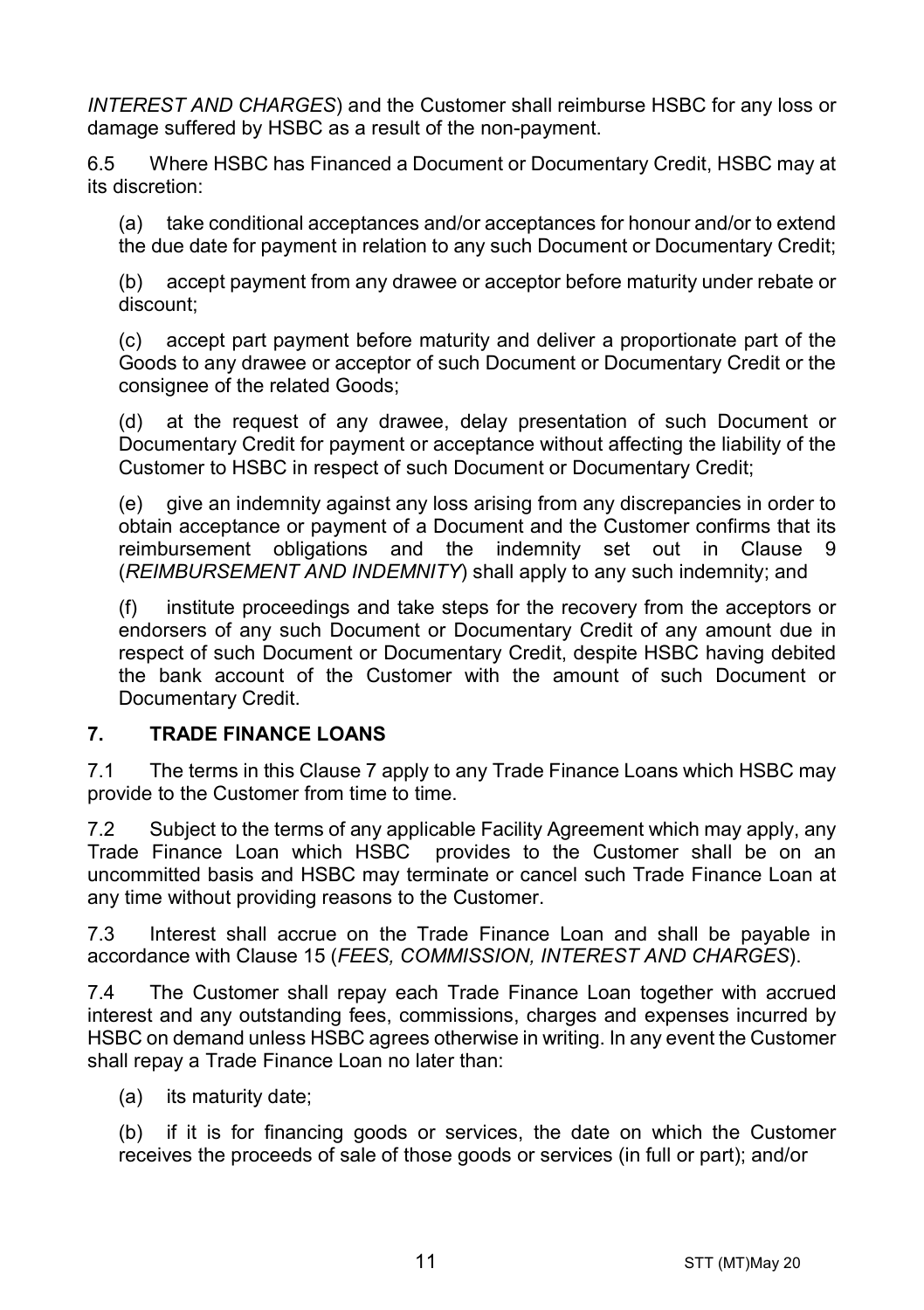(c) if it is for the financing of a debt owed to the Customer, the date on which the Customer receives payment of the debt (in full or part),

and, upon the request of HSBC, the Customer will arrange for all monies payable to the Customer under or in connection with the relevant Trade Transaction to be paid directly to a bank account as specified by HSBC to be used towards the repayment of that Trade Finance Loan and any other outstanding Customer Liabilities.

7.5 If a Trade Finance Loan is due for repayment on a day when the Customer is entitled to make a drawing under another Trade Finance Loan, HSBC may require:

(a) the amount of the Trade Finance Loan that is to be repaid to be deducted from the amount of the drawing to be made; and

(b) only the difference in amounts (if any) to be paid to the Customer.

7.6 Where the Customer requests a Trade Finance Loan and it is to be backed by a Documentary Credit or a confirmed purchase order, pro-forma invoice or such other supporting document specified in the Application, the Customer shall, at or before the time when the Customer submits the Application for that Trade Finance Loan, lodge with HSBC the original Documentary Credit (including all amendments (if any)) or a copy of the confirmed purchase order, pro-forma invoice or other such supporting document referred to in the Application (as applicable), in each case in the format required by HSBC (the Supporting Document).

7.7 Where HSBC provides to the Customer a Trade Finance Loan backed by a Supporting Document, the Customer shall:

(a) only use the proceeds of that Trade Finance Loan for the purpose of purchasing, producing, processing, manufacturing, storing, insuring and/or preparing for the sale or shipment of the Goods referred to in the Supporting Document;

(b) not accept any amendment to or cancellation of the Supporting Document without HSBC's prior written consent;

(c) promptly notify HSBC if the value of the relevant Goods or the proceeds due under the Supporting Document at any time falls below the amount of the Trade Finance Loan;

(d) promptly notify HSBC if the relevant Goods are not shipped in accordance with the terms of the Supporting Document;

(e) where the Supporting Document is a Documentary Credit, present all Documents to HSBC in strict compliance with the terms and conditions of the Documentary Credit before the expiry of the time limit(s) prescribed in the Documentary Credit; and

where the Supporting Document is not a Documentary Credit, promptly following shipment of the relevant Goods, provide HSBC with the invoice and other documents evidencing that the relevant Goods have been supplied to the relevant buyer in accordance with the terms and conditions of the relevant sales contract.

7.8 Where HSBC provides to the Customer a Trade Finance Loan backed by a Documentary Credit and HSBC presents the required Documents to the issuing bank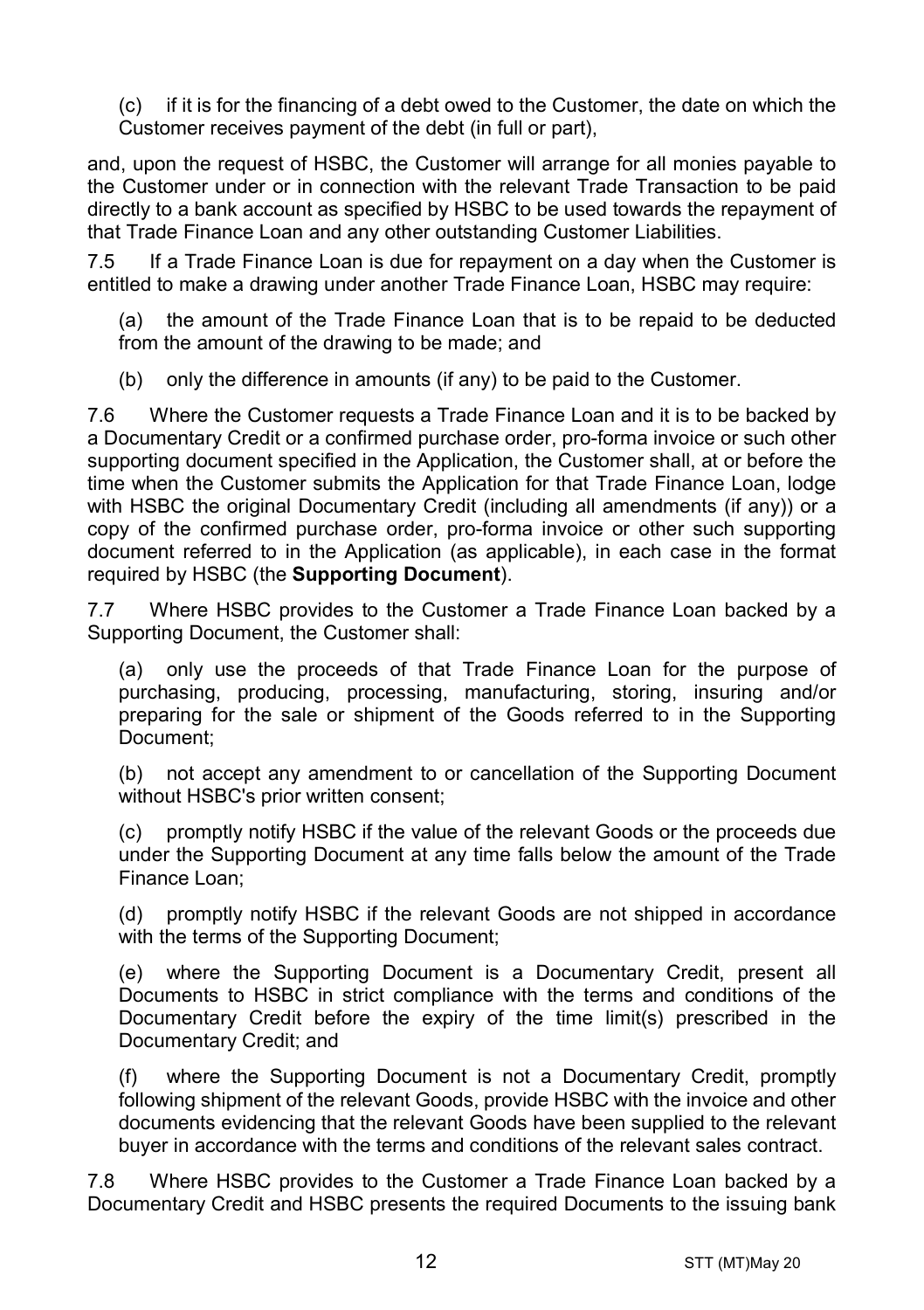for payment or approval and/or HSBC Finances that Documentary Credit or any Document presented under that Documentary Credit, HSBC is authorised to apply the proceeds of the Documentary Credit or the amount of the Finance towards the repayment of that Trade Finance Loan and any other outstanding Customer Liabilities (including accrued interest).

#### 8. APPLICATIONS FOR RELEASE OF GOODS, SHIPPING GUARANTEES AND LETTERS OF INDEMNITY

8.1 The terms in this Clause 8 apply to any Application for the release of Goods, shipping guarantee or letter of indemnity.

8.2 If the Customer requests HSBC to sign or countersign any letter of indemnity or shipping guarantee or (as the case may be) sign, endorse or release any air waybill, bill of lading, parcel post receipt or delivery order (collectively, the **Transport** Documents) to facilitate the release of Goods:

(a) HSBC is authorised (but not obliged):

(i) to honour any Claim (including the acceptance of any Document presented) made under any Documentary Credit, Collection or Document relating to any released Goods and to pay the invoiced amount of the Goods or the value of the Goods (whichever is higher) without examining any of the presented Documents and whether or not aware of any discrepancies; and

(ii) to utilise any Transport Documents in HSBC's possession for the redemption of any letter of indemnity or shipping guarantee; and

(b) the Customer shall promptly accept any Document presented for the payment of the relevant Goods (whether discrepant or not) and shall indemnify HSBC and each other Indemnified Party in accordance with Clause 9.2 (REIMBURSEMENT AND INDEMNITY).

8.3 Goods and/or Documents are released to the Customer for the purpose of taking delivery of and selling the Goods.

8.4 HSBC may compromise, settle, pay or resist any Claim arising from or in connection with the issuance of any letter of indemnity or shipping guarantee or HSBC signing, endorsing or releasing any Transport Document in such manner as HSBC determines appropriate, without releasing the Customer's obligation and liability to reimburse and indemnify HSBC hereunder.

8.5 The Customer shall redeem and deliver each letter of indemnity or shipping guarantee (if any) to HSBC for cancellation immediately upon receipt of the relevant original Transport Documents.

8.6 The Customer agrees that its Customer Liabilities in respect of a letter of indemnity or shipping guarantee shall continue and shall not be reduced until such letter of indemnity or shipping guarantee has been returned to HSBC and HSBC has been released from all its liabilities under such letter of indemnity or shipping guarantee.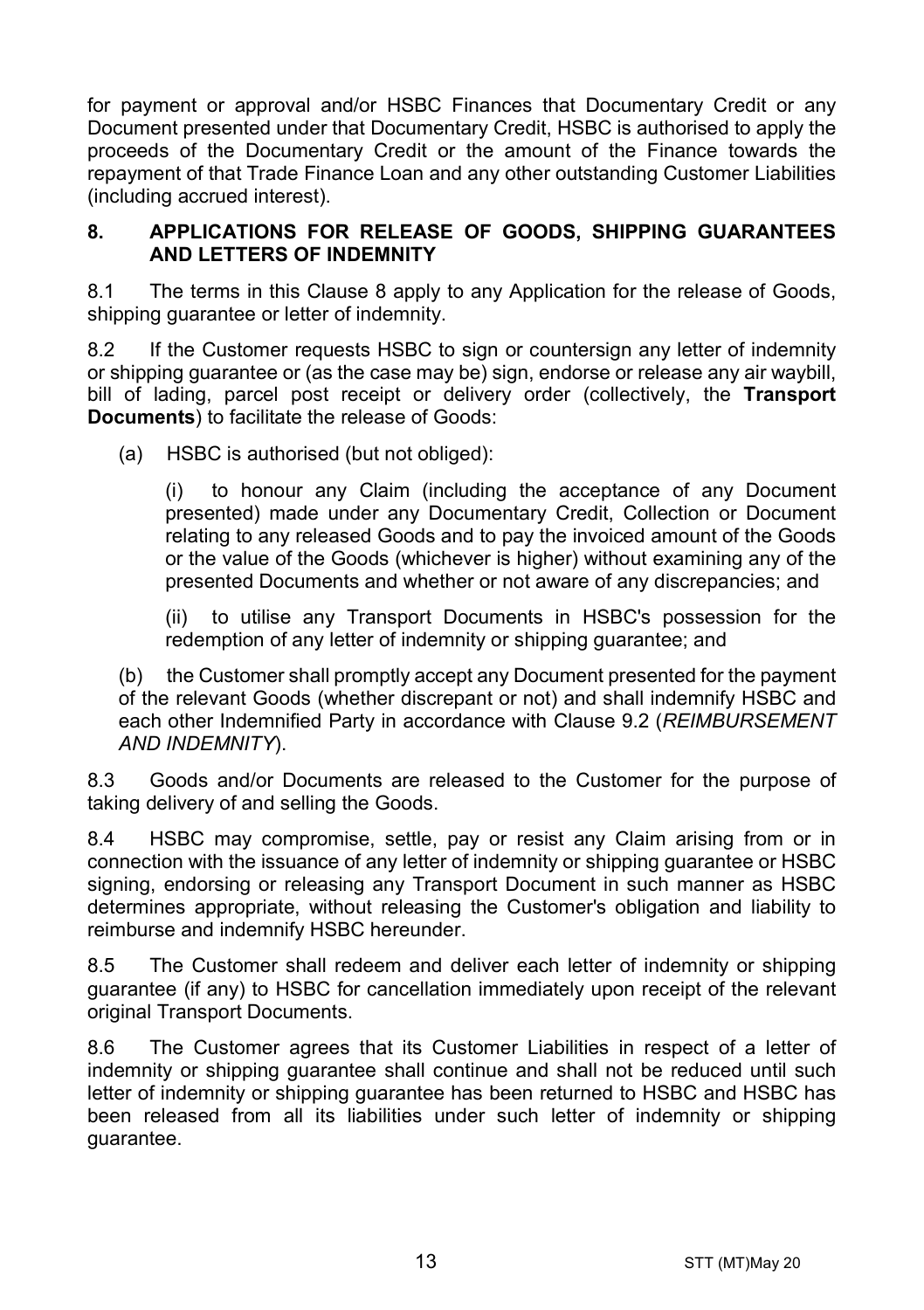# **SECTION 2 - REIMBURSEMENT, INDEMNITY AND OTHER RIGHTS**

## 9. REIMBURSEMENT AND INDEMNITY

9.1 The Customer shall upon demand reimburse or pay to HSBC all sums paid (in whatever manner) or due to be paid by HSBC to any person in respect of any Trade Service and shall upon demand pay to HSBC all sums owing at any time by the Customer to HSBC including any principal, interest, commissions, fees, Increased Costs, taxes, customs duties and charges in respect of such Trade Services and any costs and expenses incurred by HSBC in connection with providing such Trade Services.

9.2 The Customer shall indemnify HSBC, each HSBC Group member, and their officers, employees and delegates (each, an Indemnified Party) on demand against all direct, indirect and consequential liabilities and losses, payments, damages, demands, claims, expenses and costs (including legal fees and fees, claims, demands and liabilities from a beneficiary or any other person on a full indemnity basis), proceedings, actions and other consequences (collectively, the Losses) which any Indemnified Party may suffer, sustain or incur under or in connection with any Trade Service and the enforcement of its rights under these Terms (except where any such Loss is caused by the Indemnified Party's fraud, gross negligence or wilful misconduct). The Customer shall on demand pay to the Indemnified Party the full amount of the Losses.

9.3 The Customer shall, upon request by any Indemnified Party, forthwith appear and defend at the Customer's own cost and expense any action which may be brought against such Indemnified Party in connection with any Trade Service and to provide such assistance as such Indemnified Party may reasonably require.

9.4 HSBC may, at any time and without notice, debit from any bank account which the Customer holds with any HSBC Group member, or deduct from any proceeds held or received by HSBC which are due to the Customer, any Customer Liabilities outstanding at that time (even if such debit or deduction would cause the relevant bank account to become overdrawn).

9.5 The indemnities contained in these Terms shall not be in any way discharged or diminished, nor shall the liability of the Customer be affected by reason of HSBC or any person from time to time, varying, realising or releasing any of the same, or granting any time, indulgence or concession or compounding with any person, or concurring in accepting or varying any compromise, arrangement or settlement, or omitting to claim or enforce payment, or determining, varying, reducing or extending the terms of any Trade Service, or by anything done or omitted which, but for this provision, might operate to discharge or otherwise exonerate the Customer.

## 10. CASH COLLATERAL

10.1 The Customer shall upon demand pay to such bank account as HSBC may direct cash cover in an amount sufficient to cover the Customer Liabilities or such lesser amount if agreed by HSBC (such amount paid, being Cash Collateral).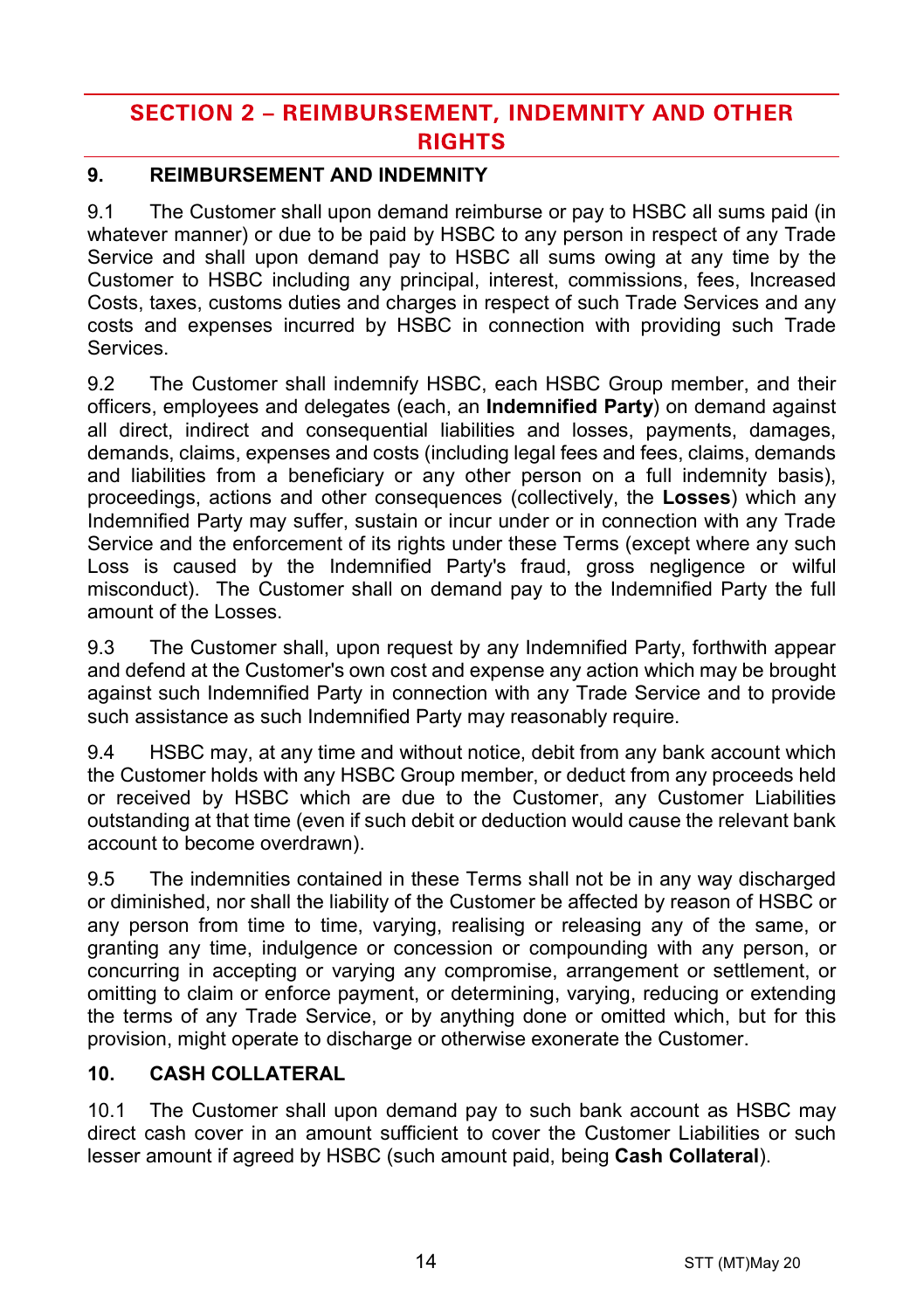10.2 If required by HSBC, the Customer will grant to HSBC, in form and substance satisfactory to HSBC, a security interest which is customary in the Governing Jurisdiction in respect of the bank account and such Cash Collateral, and the Customer shall undertake any filing, registration, recording or enrolment of such security interest for it to be perfected and enforceable against the Customer and shall pay any related fees.

10.3 HSBC may, at any time without notice or demand, apply (whether by way of set-off, transfer or otherwise) any or all Cash Collateral towards the payment of any Claim, the repayment of any Trade Finance Loan and/or the satisfaction of any or all other Customer Liabilities.

10.4 Unless HSBC otherwise agrees:

(a) Cash Collateral shall not constitute a debt owed by HSBC to the Customer or any other person and shall not be repayable or refundable (in whole or in part) by HSBC to the Customer or any other person, in each case, until and unless HSBC is satisfied that all the Customer Liabilities have been unconditionally and irrevocably paid and discharged in full; and

(b) no interest shall accrue on Cash Collateral.

10.5 The Customer shall not create or permit to subsist any mortgage, charge, pledge, lien or other security interest or encumbrance over the Cash Collateral, or any bank account in which such Cash Collateral is held (except for any security in favour of HSBC) or assign, transfer or otherwise deal with the same.

#### 11. PLEDGE

11.1 The Customer will pay to HSBC on demand all Customer Liabilities.

11.2 The Customer hereby, to the extent permissible, pledges to HSBC as a continuing security for the Customer Liabilities all Documents and Goods which are at any time in actual or constructive possession or control of HSBC or held on trust for, or to the order of, HSBC whether for custody, collection, security, the making of a Claim or any other reason and whether or not in the ordinary course of banking business and whether in the Governing Jurisdiction or elsewhere.

11.3 To the extent required by HSBC, the Customer shall do all acts (including entering into such further documents) to create, evidence and give the full effect of a pledge over the Documents and Goods as security for the Customer Liabilities.

11.4 If, in the Governing Jurisdiction a pledge (or its equivalent) is required to be registered, filed or otherwise publicly recorded for it to be enforceable, upon request of HSBC the Customer shall take all reasonable action to so register, file and/or record such pledge (including making payment of any related fees).

11.5 Any restriction on the right of consolidating securities shall not apply to the pledge under this Clause 11.

11.6 The risk in any Documents and Goods pledged shall remain with the Customer and neither HSBC nor any other HSBC Group member shall be responsible for any loss or damage or depreciation in value of any Documents or Goods held by HSBC as security.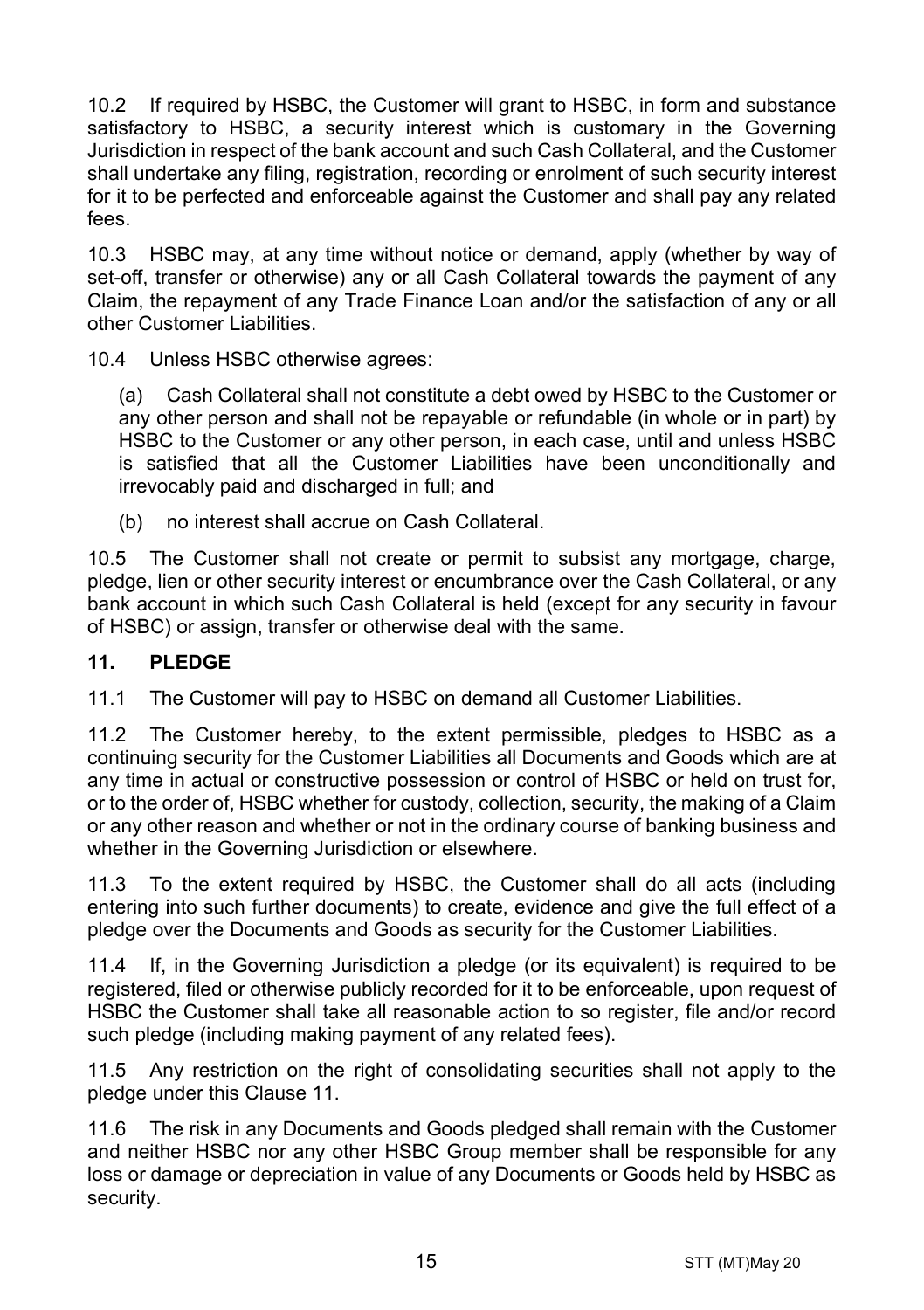11.7 If:

(a) the Customer fails to pay any Customer Liabilities when due or demanded;

(b) the Customer does not comply with any other provision of these Terms;

(c) any representation made by the Customer under these Terms is or proves to have been incorrect when made or deemed to have been made:

(d) the Customer is unable or admits inability to pay its debts as they fall due or the Customer is or is deemed to be insolvent or bankrupt under the laws of its jurisdiction of establishment and/or incorporation (as applicable); or

(e) the Customer enters into or becomes subject to a reorganisation, a composition or other arrangement with one or more creditors, a winding-up, or any other form of bankruptcy or insolvency process or proceeding,

HSBC may enforce its pledge and may, without demand, notice, legal process or any other action with respect to the Customer or any other person, realise, sell, negotiate or otherwise dispose of all or some of the Documents and the Goods at any time and in any way which it deems expedient free from any restrictions and claims and HSBC shall not be liable for any loss arising out of such realisation, sale, negotiation or disposal.

11.8 All monies received, recovered or otherwise realised by HSBC following the enforcement of the pledge may be credited to a separate interest-bearing suspense account for so long as HSBC determines in order to preserve HSBC's rights towards discharge of the whole of the Customer Liabilities.

## 12. TRUST RECEIPTS

12.1 Whilst any Customer Liabilities remain outstanding in respect of any Trade Service provided in relation to any Documents or Goods, if any such Documents or Goods are held by or released to the Customer or to its order, the Customer:

(a) will hold such Documents and Goods (and the proceeds of sale and/or any insurance) on trust for HSBC (or, if a trust is not recognised and enforceable, hold to the order of HSBC) exclusively for the purpose agreed between HSBC and the Customer from time to time in respect of the Trade Service being provided;

(b) will keep such sale and/or insurance proceeds, and store such Goods, separate from any other property of the Customer and capable of being identified;

(c) confirms that such Documents and Goods will continue to be subject to the pledge in Clause 11 (PLEDGE) but at the risk of the Customer;

(d) will, at the request of HSBC, execute and deliver to HSBC trust receipts in form and substance satisfactory to HSBC together with any other documentation HSBC may require;

(e) will comply promptly and fully with any instructions or request which HSBC may give to the Customer in relation to such Documents and Goods;

(f) will, upon receipt, promptly pay to HSBC the proceeds of sale and/or insurance of the Goods; and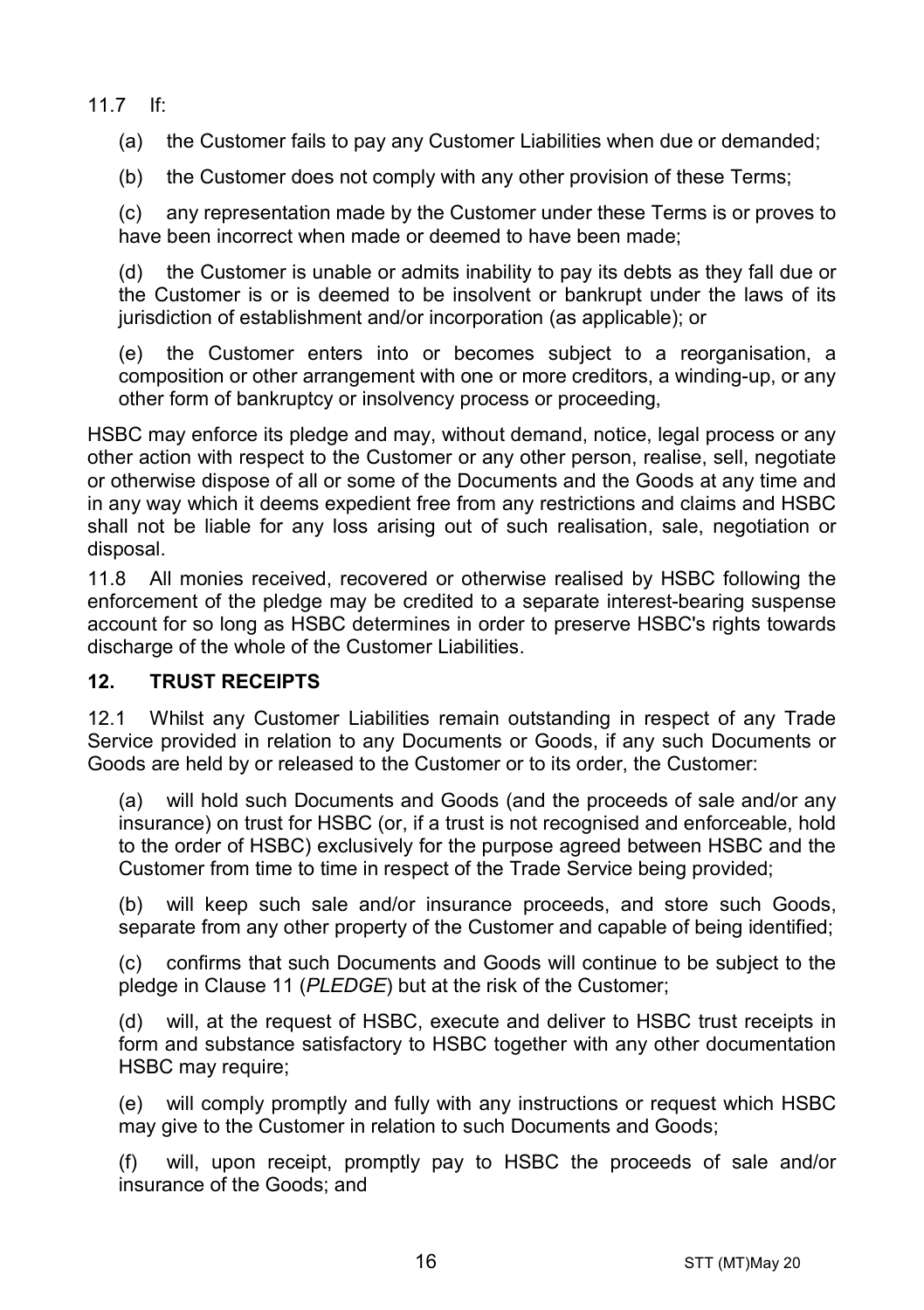- (g) acknowledges that HSBC may at any time take possession and dispose of
- the Goods, Documents and/or sale and/or insurance proceeds of the Goods.

## 13. SET-OFF

13.1 HSBC may, at any time and without notice, combine or consolidate all the bank accounts of the Customer held with HSBC and/or set-off any Customer Liabilities against any obligation owed by HSBC to the Customer (including in respect of any Cash Collateral, or proceeds received or held by HSBC), regardless of the place of payment, booking branch or currency of either obligation.

13.2 To effect any set-off HSBC may convert to a currency any amount which is in a different currency at the relevant Exchange Rate.

13.3 If any Customer Liabilities are unliquidated or unascertained, HSBC may apply or set off an amount estimated by it in good faith to be the amount of that liability.

## 14. SUPPLEMENTARY RIGHTS

14.1 HSBC's rights under these Terms are to be in addition to and are not to be in any way prejudiced or affected by any one or more other indemnities, guarantees, securities or other obligations which HSBC may now or subsequently hold whether from the Customer or any other person.

14.2 HSBC may enforce its rights under these Terms or in respect of any other indemnities, guarantees, securities or other obligations which HSBC may now or subsequently hold whether from the Customer or any other person in any order it chooses and the Customer waives any rights it may have which provide otherwise.

# **SECTION 3 - FEES AND PAYMENTS**

## 15. FEES, COMMISSION, INTEREST AND CHARGES

15.1 Unless otherwise agreed in writing with the Customer:

(a) fees and other charges (other than interest and commission) shall be payable by the Customer to HSBC in respect of each Trade Service at the rates, in the amounts, and at the times agreed in the relevant Application, Facility Agreement or Tariff Book or as otherwise in accordance with HSBC's standard practices;

(b) interest shall be payable by the Customer to HSBC upon demand in respect of any Trade Finance Loan or Finance, shall accrue on the amount of such Trade Finance Loan or Finance for the period from the date HSBC provides such Trade Finance Loan or Finance to the date such Trade Finance Loan or Finance is repaid or settled in full, and shall be calculated by reference to the rates agreed in the relevant Application, Facility Agreement or Tariff Book or as otherwise in accordance with HSBC's standard practices;

(c) interest shall be payable by the Customer to HSBC upon demand in respect of any Claim paid by HSBC, shall accrue on the amount of the Claim for the period from the date HSBC pays such Claim to the date the Customer Liabilities resulting from such Claim are reimbursed in full, and shall be calculated by reference to the rates agreed in the relevant Application, Facility Agreement or Tariff Book or as otherwise in accordance with HSBC's standard practices; and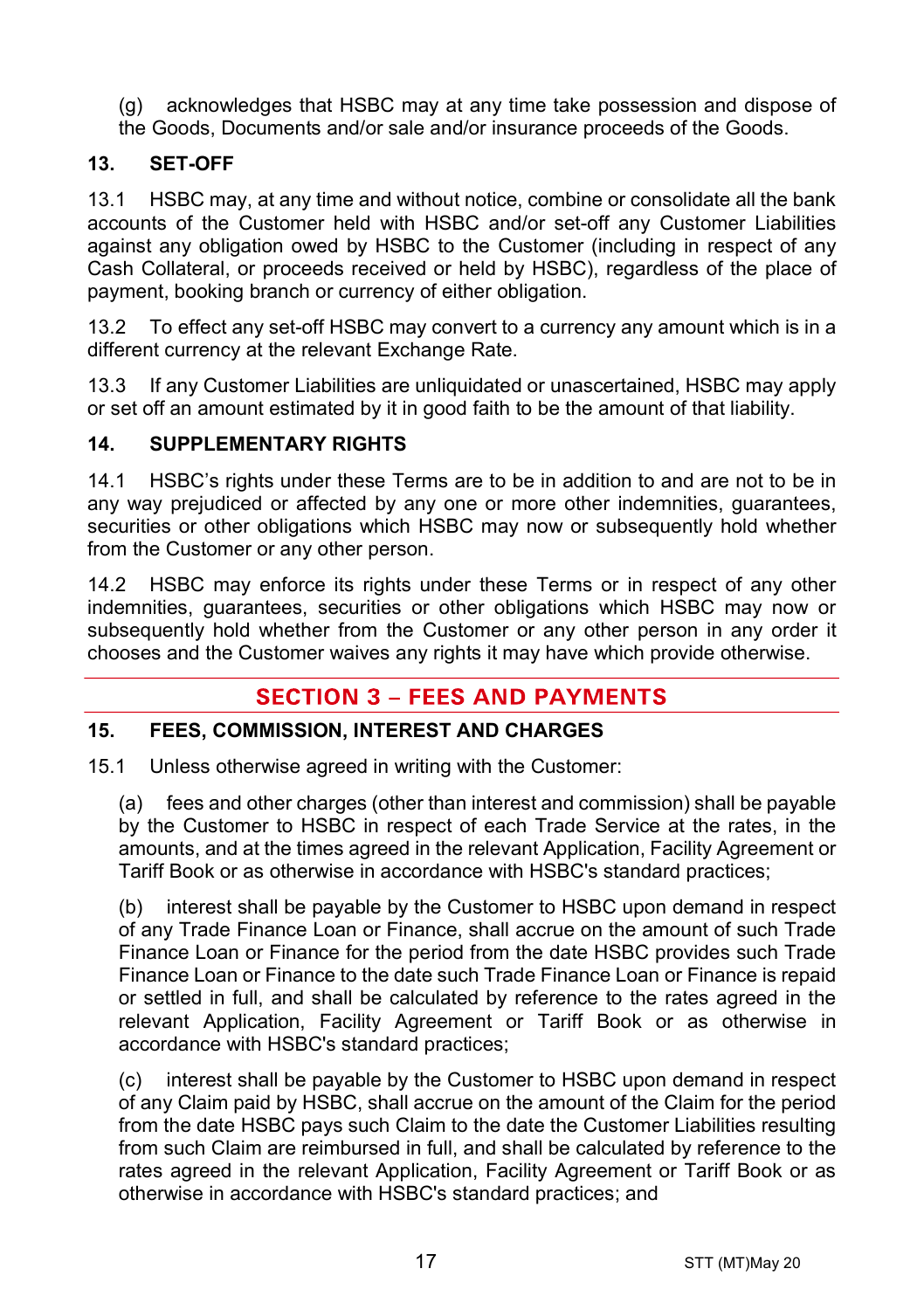(d) commission shall be payable by the Customer to HSBC upon demand in respect of any Documentary Credit or Instrument and shall be calculated by reference to the face value of such Documentary Credit or Instrument and the rates agreed in the relevant Application, Facility Agreement or Tariff Book or as otherwise in accordance with HSBC's standard practices.

15.2 Any fee, interest or commission accruing in respect of a Trade Service will accrue from day to day and is calculated on the basis of the actual number of days elapsed and a year of 365 days or, in any case where the market practice in the relevant Governing Jurisdiction differs, in accordance with that market practice.

15.3 Any fee, commission, interest or charge payable by the Customer to HSBC is non-refundable.

15.4 If the Customer fails to pay any amount payable by it under these Terms on its due date, default interest shall accrue on the overdue amount from the due date up to the date of actual payment (both before and after judgment) at the rate agreed in the relevant Application, Facility Agreement or Tariff Book or as otherwise in accordance with HSBC's standard practices.

## 16. PAYMENTS

16.1 Payments by the Customer shall be made to HSBC in immediately available, freely transferable, cleared funds and as specified by HSBC, without any set-off, counterclaim, withholding or conditions of any kind unless compelled by law.

16.2 All amounts paid or payable to HSBC in respect of any Trade Service are expressed on a Tax-exclusive basis. The Customer must pay any relevant Tax (as necessary) on any amount that the Customer is required to pay HSBC.

16.3 If any deduction or withholding is required by law (including on account of any Tax), the Customer must:

(a) increase the sum payable so that, after making the minimum deduction or withholding required, HSBC will receive and be entitled to retain a net sum at least equal to the sum that HSBC would have received had that deduction or withholding not been made; and

(b) within 30 days of such payment, forward to HSBC the confirmation in writing from the relevant tax authority evidencing receipt by the relevant tax authority of that deduction or withholding.

16.4 Unless HSBC agrees otherwise, each payment by the Customer to HSBC shall be made in the currency of the relevant Customer Liability for which that payment is being made and the Customer waives any right it may have in any jurisdiction to pay such payment in another currency. If HSBC receives a payment from the Customer or any other person in a currency which is not the currency in which that payment was due or if any Cash Collateral needs to be converted into another currency so that HSBC may apply it to satisfy any outstanding Customer Liabilities in another currency, HSBC shall undertake that conversion using the relevant Exchange Rate (or, if applicable, pursuant to the terms of any hedging agreement that the Customer and HSBC may have entered into for these purposes). Where HSBC undertakes any currency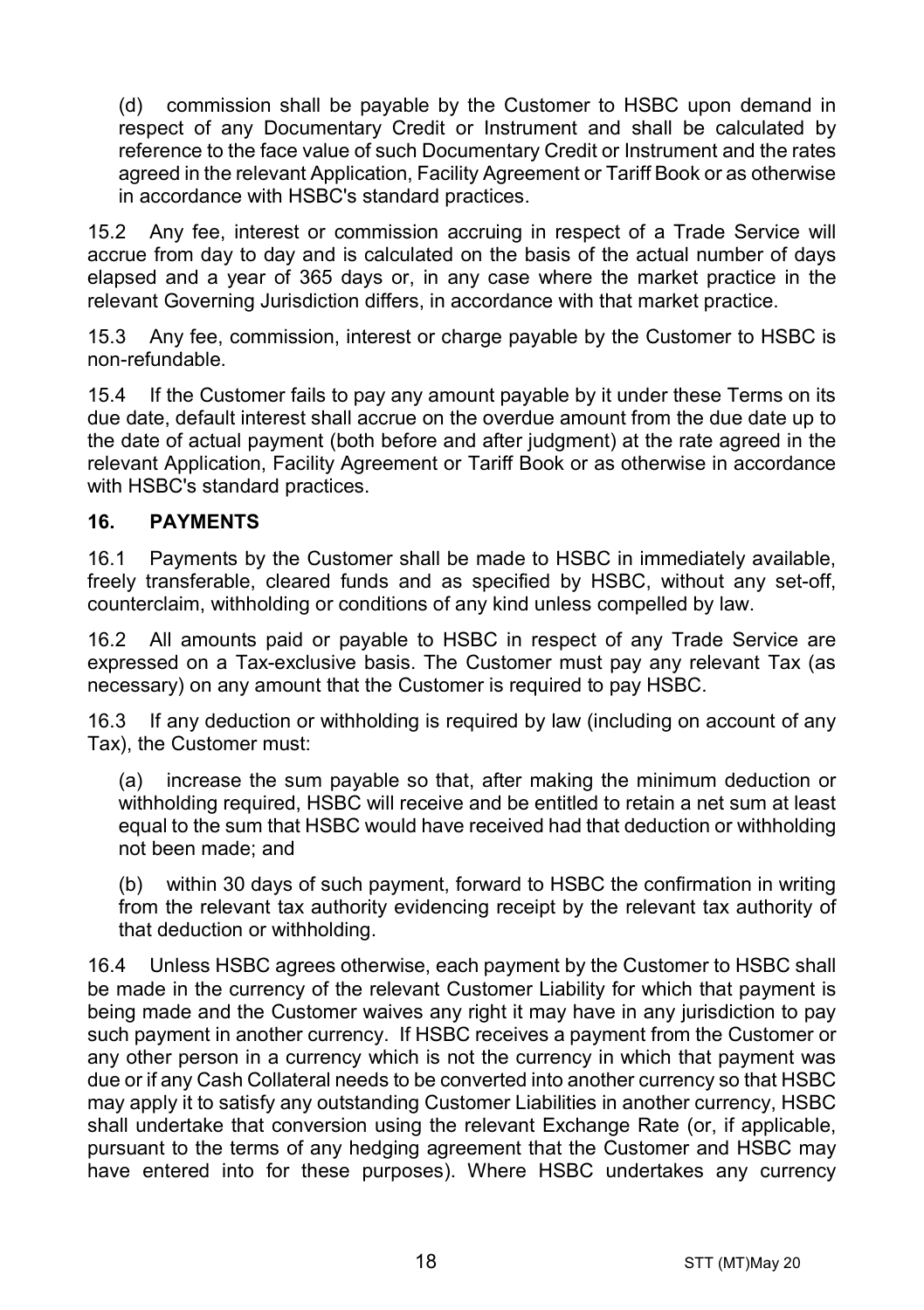conversion permitted by these Terms, the Customer shall indemnify HSBC for any cost, loss or liability incurred by HSBC in undertaking the conversion.

16.5 If any payment due from the Customer, or any order, judgment or award given or made in relation to any payment due from the Customer, has to be converted into another currency for the purpose of making or filing a claim or proof against the Customer or any other person, or obtaining or enforcing an order, judgment or award, the Customer shall indemnify HSBC against any cost, loss or liability arising out of or as a result of the conversion.

16.6 Any notice from, or determination by, HSBC of a rate or amount under these Terms, a Trade Service or any document referred to in these Terms shall (unless it contains an obvious error) be conclusive evidence of that rate or amount. In any legal proceedings connected with these Terms and/or a Trade Service, the account entries of HSBC are prima facie evidence of the matters to which they relate.

16.7 Any moneys paid to HSBC in respect of the Customer Liabilities may be applied in or towards satisfaction of the same or credited to a separate suspense account for so long as HSBC determines in order to preserve HSBC's rights towards discharge of the whole of the Customer Liabilities.

16.8 Moneys received by HSBC shall be applied by it (unless otherwise mandatorily required by law):

(a) first, in discharging all costs, fees and expenses (including legal fees) owing by the Customer to HSBC;

(b) second, in or towards the discharge of any interest or other amounts (not being principal) owing to HSBC; and

(c) thirdly in or towards the discharge of any principal owing by the Customer to HSBC.

16.9 If any moneys paid to HSBC in respect of the Customer Liabilities are required to be repaid by virtue of any law relating to insolvency, bankruptcy or liquidation or for any other reason, HSBC may enforce these Terms and the relevant Trade Service as if such moneys had not been paid.

16.10 Any sums that would fall due on a day other than a Business Day will be due on the next Business Day. In such event, interest and commission calculations will be adjusted accordingly.

16.11 If any amount to be paid by the Customer to HSBC in connection with a Trade Service is calculated by reference to a published benchmark interest rate (such as a central bank reference rate) and that rate is less than zero per cent at the time of calculation, such rate shall be deemed to be zero per cent.

# **SECTION 4 - REPRESENTATIONS, UNDERTAKINGS AND SANCTIONS**

## 17. REPRESENTATIONS AND WARRANTIES

17.1 In addition to other representations and warranties made by the Customer to HSBC, the Customer represents and warrants to HSBC that: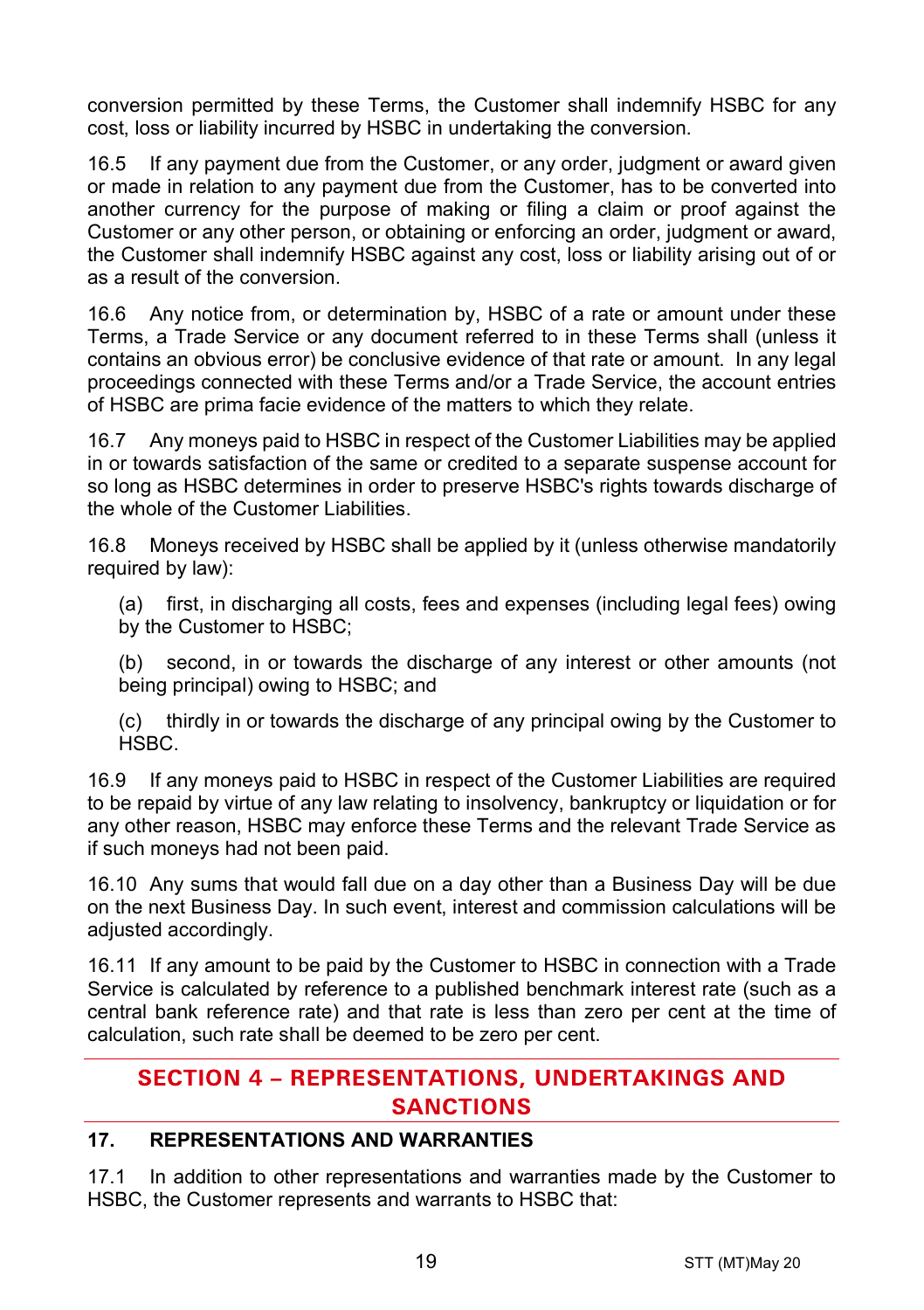(a) it is duly established and/or incorporated under the laws of its jurisdiction of establishment and/or incorporation (as applicable), is validly existing and has full power to carry on its business as now being conducted, to own its assets and to enter into and perform its obligations under these Terms, and shall promptly notify HSBC of any change to its constitution or existence;

(b) the obligations expressed to be assumed by it in these Terms and in each Trade Transaction which it may enter into from time to time are legal, valid, binding and enforceable obligations;

(c) all authorisations, consents, approvals, resolutions, licences, exemptions, filings, notarisations or registrations required or desirable to enable it lawfully to enter into, exercise its rights and comply with its obligations under these Terms and each Trade Transaction have been obtained or effected and are in full force and effect;

(d) these Terms and each Trade Transaction which it may from time to time enter into do not and will not conflict with its constitutional documents or any agreement or instrument binding upon it or any of its assets or constitute a default or termination event (however described) under any such agreement or instrument;

(e) each Trade Service requested by or for the Customer relates to a genuine Trade Transaction as described in the documents pertaining to such Trade Transaction and all documents and information (including in any Application) provided by the Customer to HSBC in relation to each Trade Service or these Terms is/are complete, accurate, genuine and valid;

(f) it has not taken any corporate action, or any other steps and no legal proceedings have been commenced for its liquidation, judicial management, receivership, or any similar or analogous proceedings or for the appointment of a receiver and manager, judicial manager, liquidator or similar officer of it or of all or any material part of its assets or revenues;

(g) any Documents, Goods or proceeds of sale in which HSBC has or is purported to have an interest are free from any security interest(s) and encumbrance(s) (other than in favour of HSBC) and the Customer is the sole and beneficial owner of any such Documents, Goods or proceeds of sale;

(h) as at the date HSBC provides Finance to the Customer in respect of a Document or Documentary Credit, it is not aware of any dispute (actual, pending or threatened) in respect of that Document or Documentary Credit or the relevant Trade Transaction; and

(i) as at the date HSBC provides Finance to the Customer in respect of a Document or Documentary Credit or provides a Trade Finance Loan to the Customer, it has not received any financing in respect of that Document, Documentary Credit or the relevant Trade Transaction from any person other than HSBC.

17.2 All representations and warranties in these Terms are deemed to be made on each day (a) an Application is made and is being processed, (b) any Trade Service is outstanding and (c) any Customer Liabilities remain outstanding.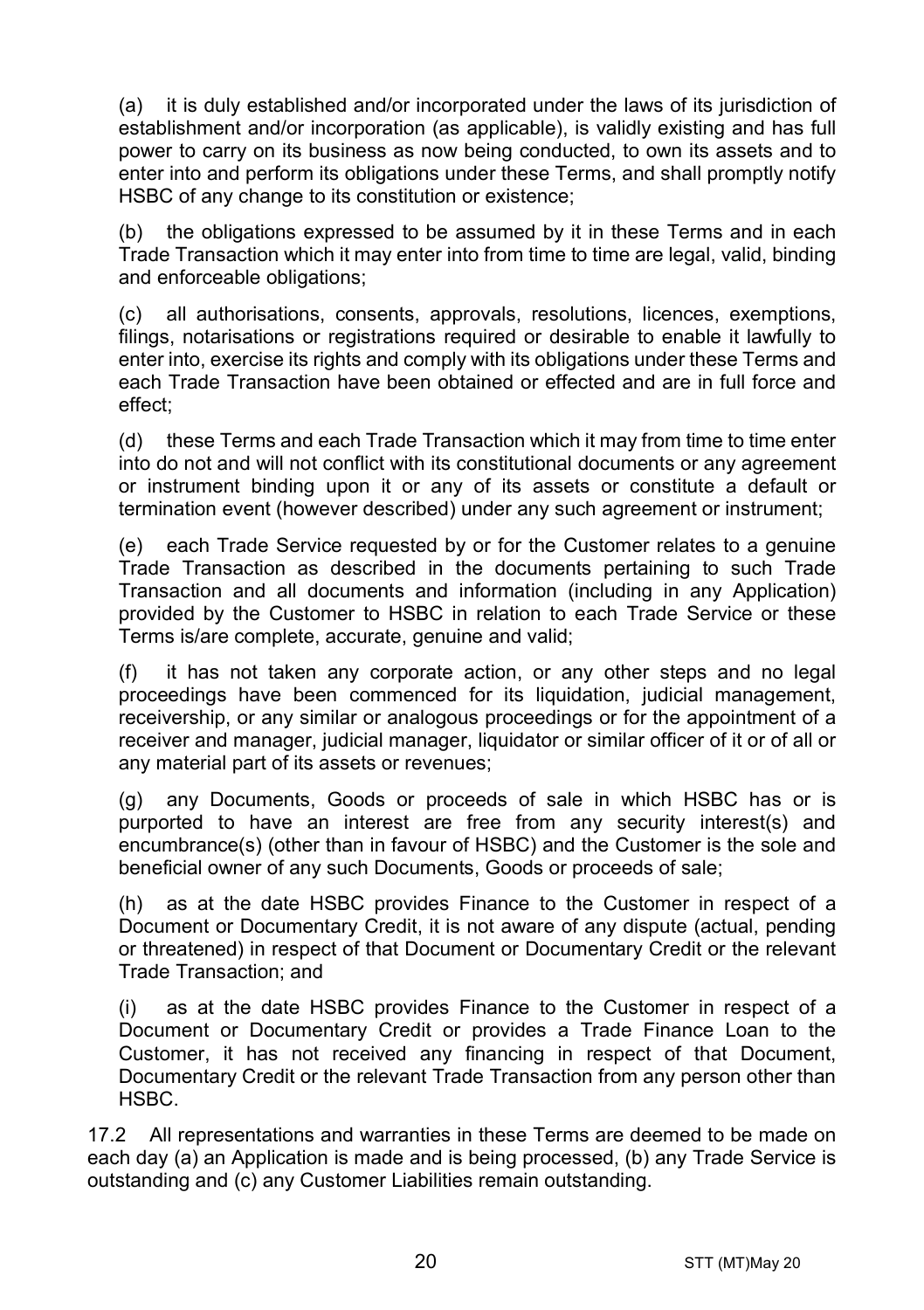17.3 The Customer acknowledges that HSBC will rely on any representations and warranties made by the Customer including when HSBC assesses whether or not to provide a Trade Service to the Customer.

17.4 The Customer shall promptly notify HSBC on becoming aware of any representation or warranty becoming untrue, or the Customer being unable to make any representation or warranty when repeated.

## 18. UNDERTAKINGS

## General Undertakings

18.1 The Customer shall at the request of HSBC:

(a) provide HSBC with such information concerning a Trade Transaction (including copies of sale contracts, purchase order and invoices), Documents and Goods and any proposed sale of Goods as HSBC may require and promptly notify HSBC if any Trade Transaction is cancelled or terminated for any reason or if any material dispute arises in respect of a Trade Transaction;

(b) provide HSBC with such information regarding the financial condition, assets and operations of the Customer and its affiliates as HSBC may reasonably require;

(c) provide HSBC with any information required by HSBC to satisfy its "know your customer" or similar identification procedures;

(d) keep HSBC informed of the whereabouts of the Goods and of any change in the condition, quality or quantity of the Goods;

(e) co-operate fully with HSBC and render to HSBC all assistance it requires in the collection and enforcement of any payments under or in connection with any Trade Service whether by legal proceedings or otherwise; and

(f) promptly do all such acts or execute all such documents at its own cost as HSBC may specify:

(i) for the purpose of the creation, perfection, protection or maintenance of any interest conferred or intended to be conferred on HSBC by, pursuant to or in connection with these Terms (including in respect of any Cash Collateral, Documents, Goods or sale proceeds);

(ii) for the exercise of any rights, powers and remedies of HSBC provided by, pursuant to or in connection with these Terms or by law; and

(iii) to facilitate the realisation by HSBC of any Documents or Goods in which HSBC is, or is intended to be, interested.

## Trade Service Undertakings

18.2 The Customer shall, to the extent applicable to a Trade Service and/or where HSBC has or is purported to have an interest in the relevant Documentary Credit, Documents, Goods or proceeds of sale referred to:

(a) ensure that the Documentary Credit, Documents, Goods or proceeds of sale (as applicable) are free from any mortgage, charge, pledge, lien or other security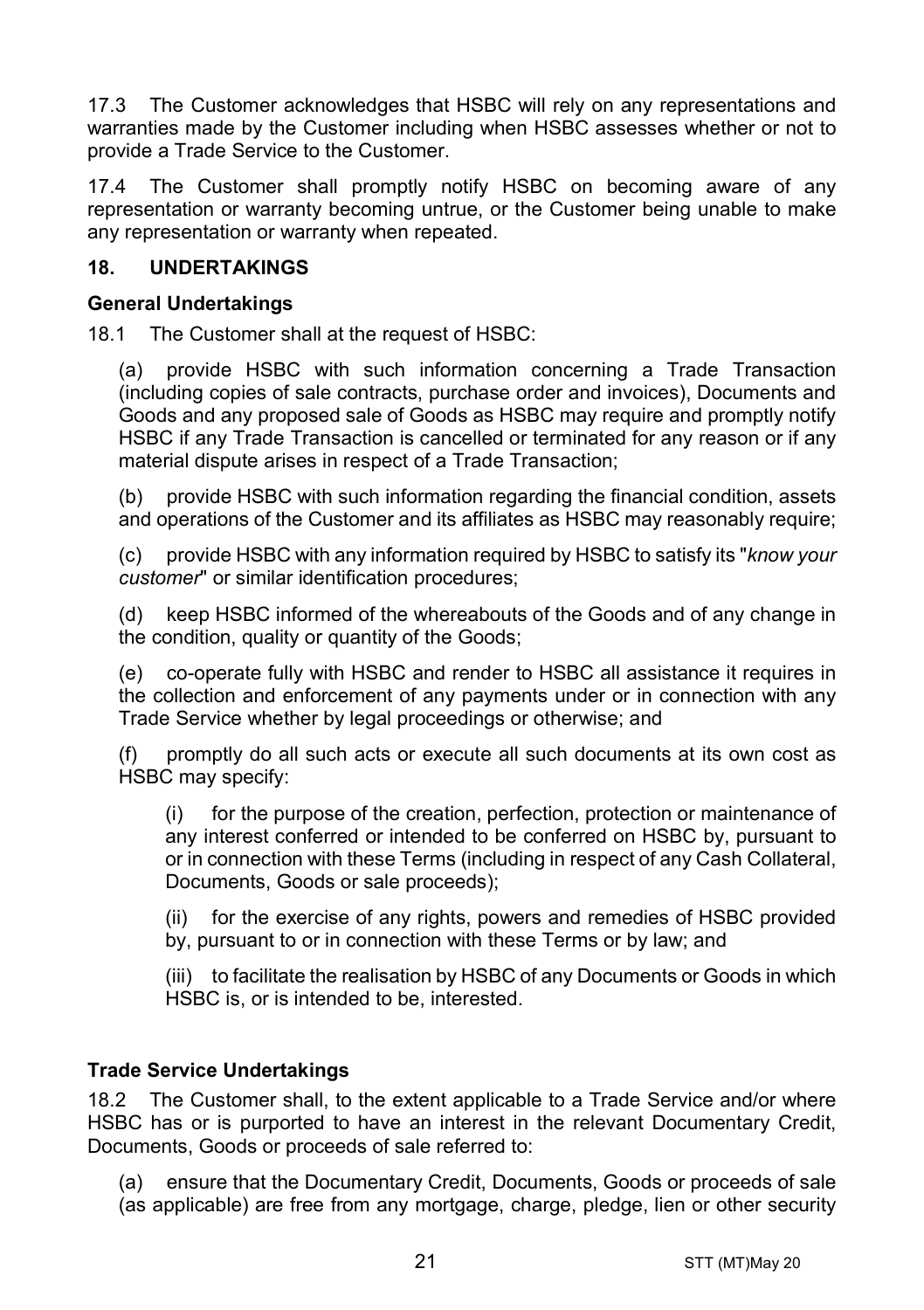interest, encumbrance or claim except for any trust, pledge or other form of security in favour of HSBC or which has been expressly permitted by HSBC;

(b) for so long as the Customer has title to the Goods or if as a condition to the Trade Service the Customer is required to procure the insurance of the Goods:

(i) insure the Goods for such value against such insurable risks as is stipulated in the relevant condition or, in the absence of any such condition, as is customary for those Goods;

(ii) promptly following (and in any event within ten days of) the date of the Application for the relevant Trade Service, provide to HSBC copies of the relevant insurance policies; and

(iii) promptly notify HSBC of any claims made on the relevant insurance policies and direct the insurer to pay to HSBC all insurance proceeds in respect of the Goods;

(c) if so requested by HSBC:

(i) promptly arrange for HSBC's interest in the Goods to be endorsed on any relevant insurance policy; and

(ii) promptly submit claims in respect of the Goods to relevant insurer;

(d) promptly pay to HSBC all insurance proceeds received by it in respect of the Goods and, pending payment, hold such proceeds on trust for HSBC (or, if a trust is not recognised and enforceable, hold to the order of HSBC);

(e) promptly endorse all Documents in favour of HSBC, deposit all Documents with HSBC or to its order and note in its records the interest of HSBC in all Documents and the Goods;

promptly pay all freight, warehouse, dock, transit and other charges, rent and all other costs of and in connection with the Documents and/or Goods;

(g) not permit the Goods to be processed or altered without the prior written consent of HSBC;

(h) not take any action, which might prejudice the value of the Goods or the effectiveness of any pledge or trust under these Terms;

(i) promptly inform HSBC of any event of which it becomes aware that may adversely affect the liability of a buyer to complete the purchase of the Goods or any change or deterioration in the state or quality or otherwise of the Goods;

(j) promptly inform HSBC if it becomes aware of any theft, fraud, illegal activity, loss, damage or other misuse of or in relation to any Goods or Documents;

(k) permit HSBC (or any delegate) access to any premises at which the Goods are stored or located for the purpose of inspecting, taking possession of, or otherwise protecting its interest in the Goods;

(l) not attempt to factor, transfer, sell, dispose of or otherwise deal with the Documents, Goods or proceeds of sale (as applicable), Documentary Credit (or any confirmation (whether given on a disclosed or undisclosed basis)), except as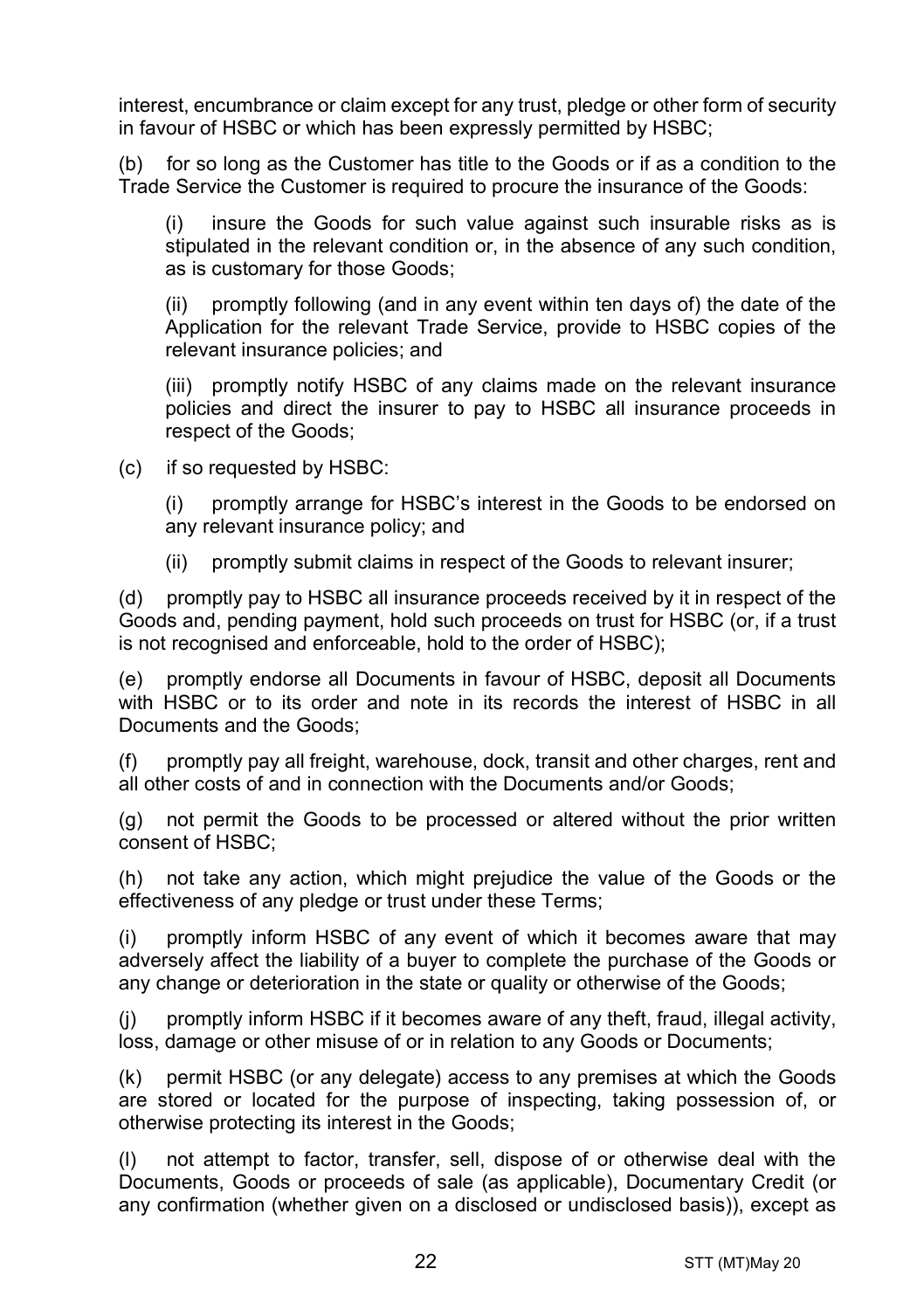agreed between HSBC and the Customer from time to time in respect of the Trade Service(s) being provided;

(m) not present the Documents to any other bank, financial institution or similar type of financing entity or obtain any form of financing and/or borrowing in respect of the same Trade Transaction;

(n) not agree to any amendment to the Documentary Credit, SBLC or Document without the prior written consent of HSBC; and

(o) procure the prompt release of HSBC from any guarantee, indemnity or other commitment that HSBC may have provided in respect of the Documents or the Goods,

and HSBC (or any delegate) is authorised to take such steps and to make any payments, on behalf and at the cost of the Customer, to ship, collect, land, store, insure or inspect the Goods and/or to demand and collect any proceeds of sale.

## 19. COMPLIANCE WITH LAWS AND SANCTIONS

19.1 The Customer represents and warrants that:

(a) neither the Customer nor any of its subsidiaries, directors, officers, employees, agents, or affiliates is a person or entity that is, or is owned or controlled by any person or entity that is:

(i) the subject of any sanctions issued, administered or enforced by the US Department of the Treasury's Office of Foreign Assets Control, the US Department of State, the United Nations Security Council, the European Union, Her Majesty's Treasury, the Hong Kong Monetary Authority or any other sanction issuing or enforcement body that may be applicable to HSBC, the Customer, a Trade Service or a Trade Transaction (the Sanctions); or

(ii) located, organised or resident in a country or territory that is, or whose government is, the subject of Sanctions;

(b) any required import or export licenses applicable to each Trade Transaction have been obtained and, if the Customer is aware that HSBC may require an export license or other authorisation for the provision of the relevant Trade Service for the Customer, the Customer will notify HSBC prior to HSBC providing the Trade Service; and

(c) the Customer is compliant in all material respects with foreign and domestic laws and regulations pertaining to each jurisdiction in which it operates and to each Trade Transaction and the subject matter of such Trade Transaction including, if applicable, the shipment and financing of the goods described in such Trade Transaction or the associated documents.

19.2 The Customer acknowledges and agrees that:

(a) HSBC Group and its service providers are required to act in accordance with the laws and regulations of various jurisdictions, including those which relate to Sanctions, export controls and the prevention of money laundering, terrorist financing, bribery, corruption and tax evasion;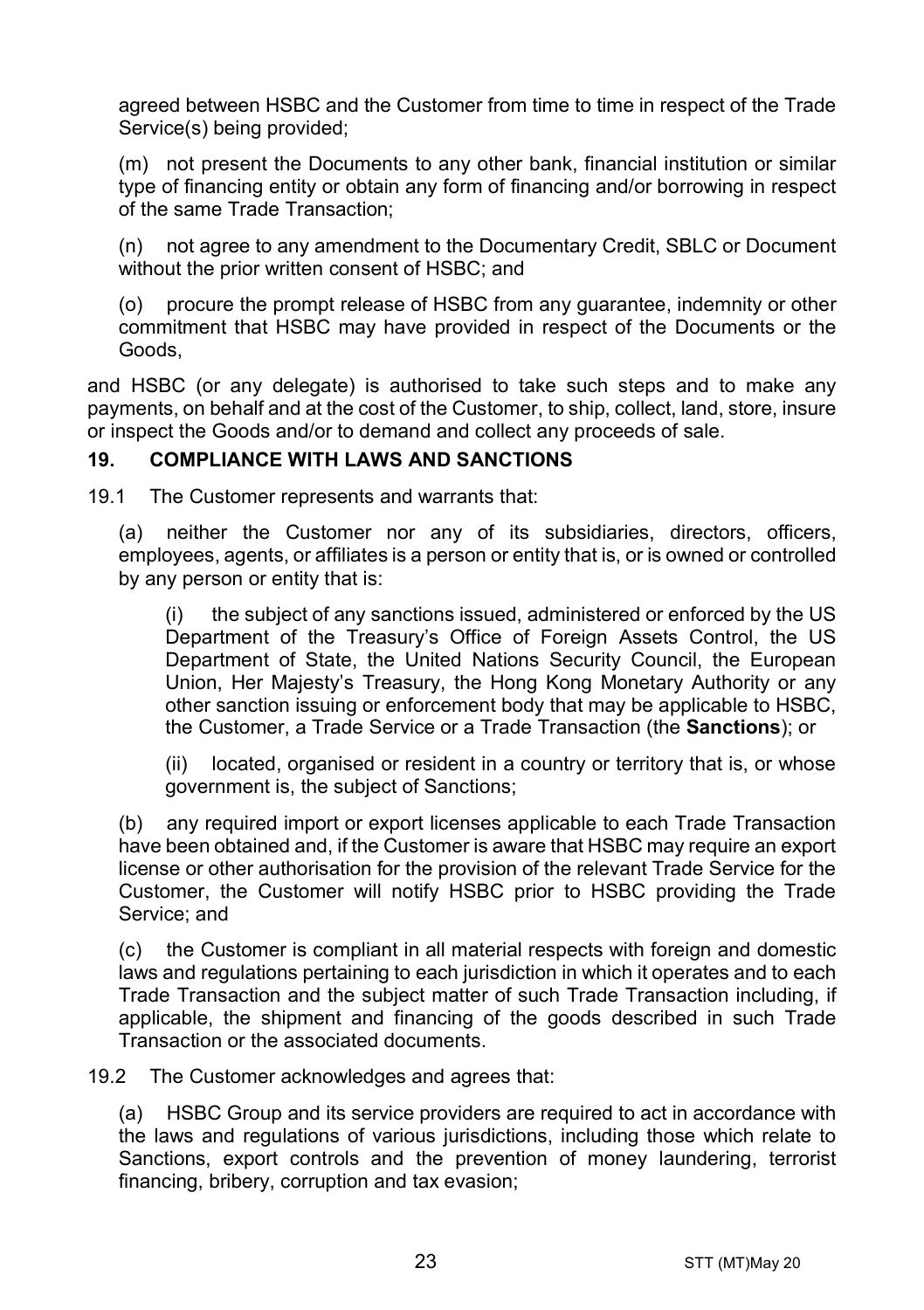(b) at any time, HSBC may require the Customer to immediately provide to HSBC information related to any Trade Transaction, including the underlying contract or other documentation;

(c) HSBC may take, and may instruct other HSBC Group members to take, to the extent it is legally permitted to do so under the laws of its jurisdiction, any action (a Compliance Action) which it considers appropriate to act in accordance with Sanctions or domestic and foreign laws and regulations. Such Compliance Action may include:

(i) the interception and investigation of any payment, communication or instruction;

(ii) the making of further enquiries as to whether a person or entity is subject to any Sanctions or export control restrictions; and/or

(iii) the refusal to:

- (A) issue, renew, extend, transfer or assign a Trade Service;
- (B) make payment of any Claim; or

(C) process a Trade Service or instruction that does not conform with Sanctions, export controls or domestic and foreign laws or regulations; and

(d) neither HSBC nor any HSBC Group member will be liable for any loss, damage, delay, or a failure of HSBC to perform its duties under these Terms or a Trade Service:

(i) arising out of or relating to any Compliance Action taken by HSBC, its service providers, or any HSBC Group member; and/or

(ii) being prevented from paying any Claim in respect of a Trade Service or sending or receiving any message or data or taking any other action in connection with any Trade Service because of an applicable law, regulation or ruling of any governmental agency.

## **SECTION 5 - INSTRUCTIONS AND ELECTRONIC PLATFORMS**

## 20. INSTRUCTIONS

20.1 HSBC is authorised to accept, act and rely upon, and treat as valid and accurate:

(a) all communications, demands and instructions (including any Applications) given or purporting to be given by the Customer to HSBC (an Instruction);

(b) all communications and any Claims made or purported to be made by any person; and

(c) any documents provided to HSBC,

including, in each case, those made or given by way of or through a Platform, email, facsimile, telecopier, telex, cable, telephone or such other electronic means (in each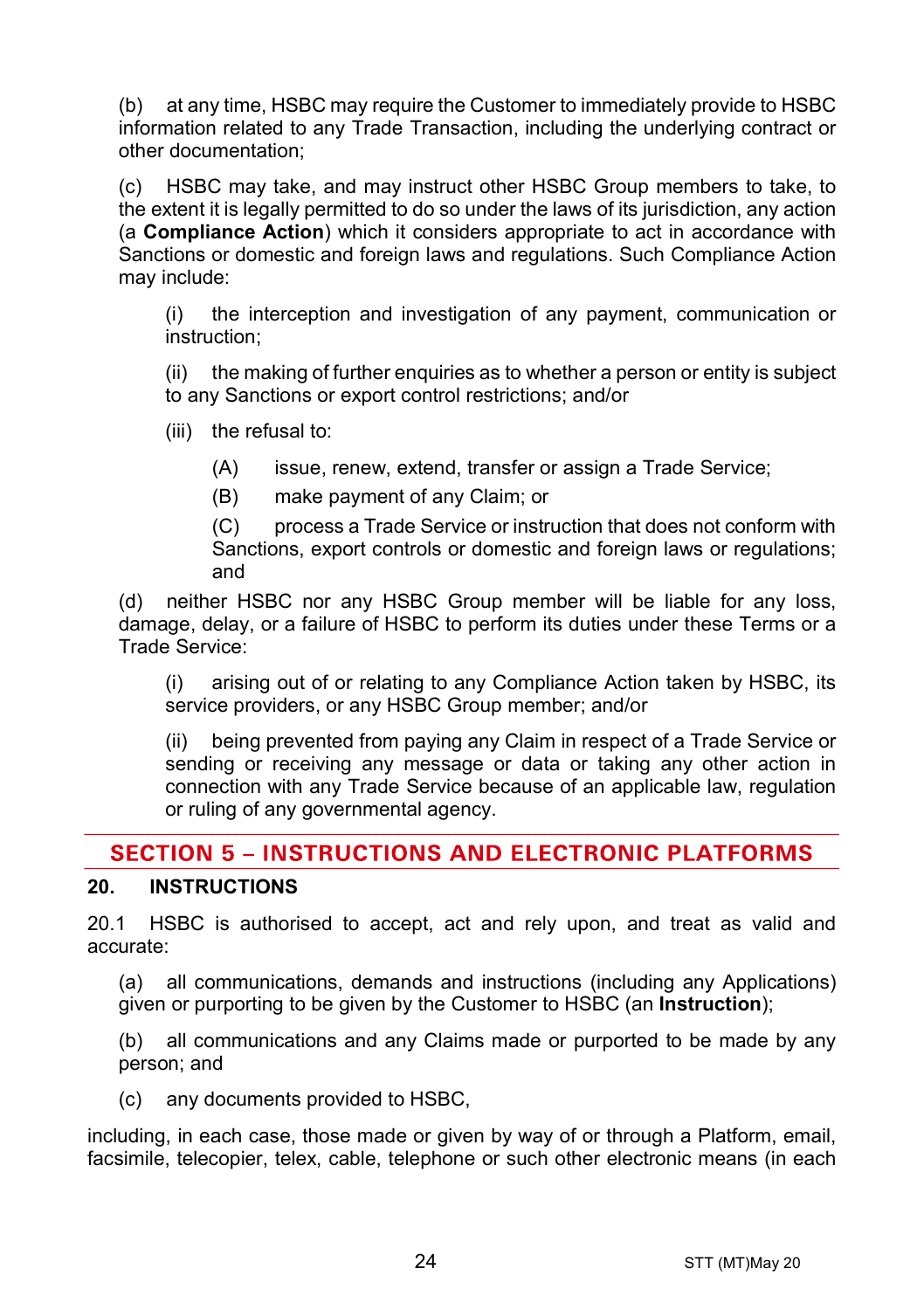case, an Electronic Means) and is under no obligation to enquire as to the authorisation or validity of any such Instruction, communication, Claim or Document.

20.2 The Customer acknowledges and accepts the risk that communications, Instructions, Claims and documents sent to or from HSBC by Electronic Means may be intercepted, monitored, amended, corrupted, contain viruses or be otherwise interfered with by third parties and acknowledges and agrees that HSBC is not responsible or liable to the Customer or any other person for, and the Customer waives any and all claims in respect of, any Losses arising from the same.

20.3 If the Customer communicates, gives an Instruction, makes a Claim or sends a document by Electronic Means, or instructs HSBC to permit a beneficiary or any other person to do the same, the Customer shall indemnify, and hold HSBC harmless from and against, any and all Losses that HSBC may incur (including in respect of any payment made where the relevant Instruction or Claim was unauthorised).

20.4 Where the Customer has made an Application for any Trade Service to be provided for the benefit of an affiliate of the Customer:

(a) the Customer agrees (and will procure the concurrent written agreement of its affiliate) that HSBC has no obligation to obtain instructions from the affiliate and HSBC can deal solely with the Customer on behalf of the affiliate;

(b) the definition of "Trade Transaction" shall be construed to refer to such affiliate rather than the Customer, and the definitions of "Documents" and "Goods" shall be construed accordingly;

(c) references in these Terms to the Customer presenting, handling, disposing, transferring, dealing with or using (however so described) the relevant Documents, Goods or proceeds of sale shall include the affiliate undertaking any such action;

(d) the Customer shall procure that the affiliate complies with all undertakings in these Terms in respect of the relevant Trade Transaction, Documents, Goods and proceeds of sale; and

(e) each representation in these Terms made by the Customer shall be made by the Customer for itself and on behalf of the affiliate or, where it can only be made in respect of the affiliate (due to factual circumstances), by the Customer for and on behalf of the affiliate.

20.5 HSBC has no obligation to:

(a) verify the identity or authority of any person communicating, giving an Instruction, making a Claim or providing a document by Electronic Means;

(b) verify the authenticity of any signature(s) (whether electronic or otherwise) on any communication made, Instruction given, Claim made or document provided by Electronic Means; or

(c) seek the Customer's prior approval before acting on any communication made, Instruction given, Claim made or document provided by Electronic Means,

however HSBC may, in its absolute discretion, take steps to ascertain the validity, authenticity and origin of any communication, Instruction, Claim or document (including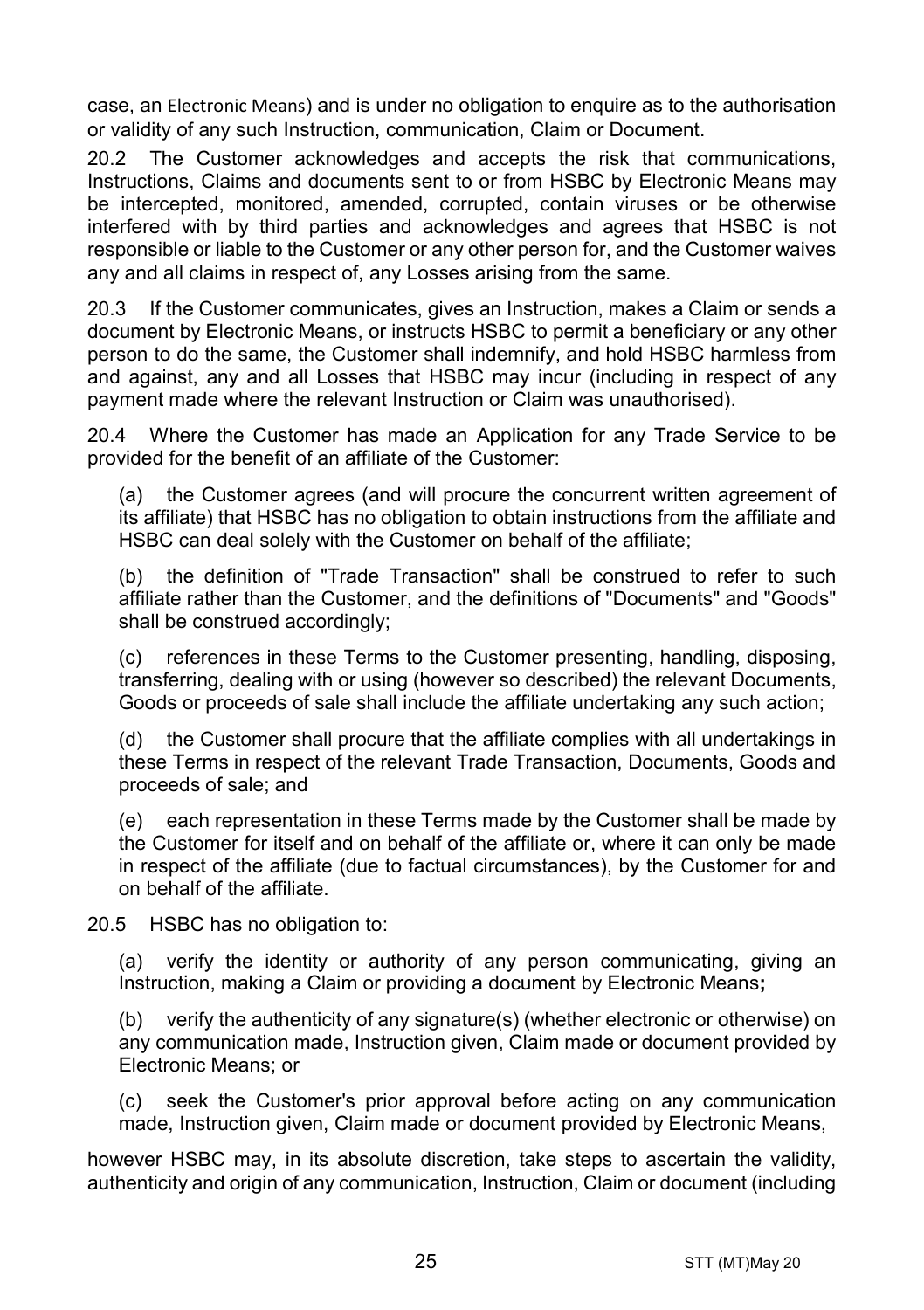requiring telephone verification of any Instructions) and take any steps that may be mandated by an External Provider and may, where it is unable to ascertain the validity, authority or origin of any communication, Instruction, Claim or document, delay or refuse to act upon any communication, Instruction, Claim or document or suspend or terminate any Trade Service at any time.

## 21. PLATFORMS

21.1 The Customer acknowledges and agrees that:

(a) HSBC may rely on External Providers to provide Platforms so that HSBC can perform its obligations under these Terms (or any other applicable terms and conditions) and provide Trade Services;

(b) External Providers are independent from HSBC and may independently charge the Customer fees for use of their Platform and those fees are the sole responsibility of the Customer;

(c) HSBC's obligations under these Terms and any Trade Service shall be subject to HSBC's rights under External Terms and Conditions and the availability of any Platform provided by such External Providers;

(d) HSBC has no obligation to inform the Customer of, or provide the Customer with, any External Terms and Conditions;

(e) HSBC has no control over the electronic processes used by a Platform provided by an External Provider to process, handle and/or send data or messages;

(f) it shall inform HSBC of all External Terms and Conditions applicable to or any charges imposed by any Platform which it uses (or intends to use) in respect of any Trade Service and shall promptly notify HSBC of any changes; and

(g) it shall promptly provide all information concerning any Platform used by the Customer that HSBC may reasonably request.

21.2 HSBC assumes no liability or responsibility to the Customer or to any other person for any loss or damage that is suffered or incurred as a result of:

(a) the unavailability of any Platform to the Customer, HSBC or any other person for any reason whatsoever; or

(b) the Customer's use of or connection with any Platform, any External Provider or the services provided by HSBC or any External Provider to the Customer involving any Platform.

## 21.3 The Customer:

(a) shall comply with all security procedures of HSBC and each External Provider and any other reasonable requests HSBC or any External Provider may issue to the Customer regarding the security of any Platform, including instructions on steps to remedy any breach of security; and

(b) acknowledges and agrees that it is the Customer's responsibility to set up, maintain and regularly review all security arrangements concerning access to and use of each Platform and information stored on the Customer's computing and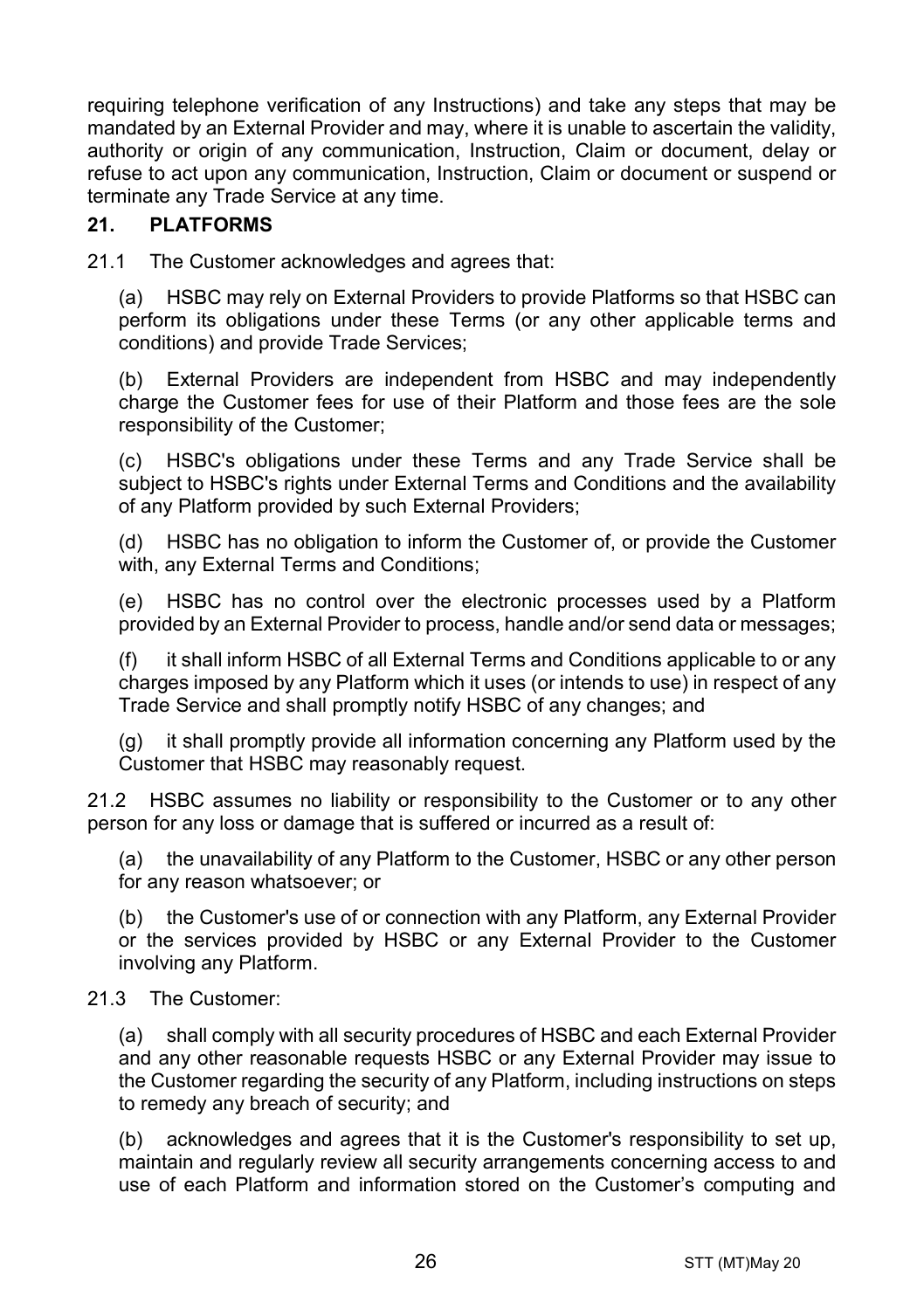communications systems, and confirms that it has assessed the security arrangements of each Platform and has determined that they are adequate to protect the Customer's interests;

(c) shall take all reasonable precautions to prevent fraudulent or unauthorised use of or access to each Platform;

(d) shall ensure that neither the Customer nor its employees do anything which may result in the security of any Platform or the systems or security of HSBC being compromised; and

(e) shall notify HSBC, as soon as reasonably possible upon becoming aware, of any actual or attempted unauthorised access to any Platform or any unauthorised transaction or attempt to execute an unauthorised Instruction. This notification must be by telephone but must be followed by written notice within forty-eight hours of the telephone call.

## **SECTION 6 - OTHER**

#### 22. LIMITATION ON LIABILITY

22.1 Neither HSBC nor any other HSBC Group member shall be liable for any loss, damages, payments, demands, claims, expenses or costs suffered or incurred by the Customer (or any of its affiliates) arising from or in connection with these Terms or any Trade Service other than where such loss, damage, payment, demand, claim, expense or cost arises as a direct result of HSBC's or such other HSBC Group member's gross negligence or wilful misconduct.

22.2 Notwithstanding Clause 22.1, in no circumstance whatsoever will HSBC or any HSBC Group member be liable to the Customer (or any of its affiliates) for:

- (a) any loss of business, profits or data; or
- (b) indirect, consequential or special loss or damage,

whether or not HSBC or any HSBC Group member has been advised of the possibility of such loss or damage.

22.3 Without limiting Clauses 22.1 and 22.2, HSBC shall not be responsible or liable for, and the Customer waives all claims against HSBC in respect of:

(a) any act, omission, loss or delay relating to forwarding documents or payments to any person or correspondent bank, or any suspense, act, omission, insolvency or bankruptcy of any correspondent bank;

(b) any delay and/or loss in transit of any messages, letters or documents sent by mail, as an electronic communication, through a Platform or a telecommunication channel, or for any delay, mutilation or other errors arising in the transmission or delivery of any communications by third parties and the Customer acknowledges that, notwithstanding any contrary instruction, HSBC may send a document by any method that it considers appropriate;

(c) any delay in performing or failure to perform any of its obligations under these Terms due to any cause beyond its reasonable control, including, but not limited to, the failure, malfunction or unavailability of telecommunications, data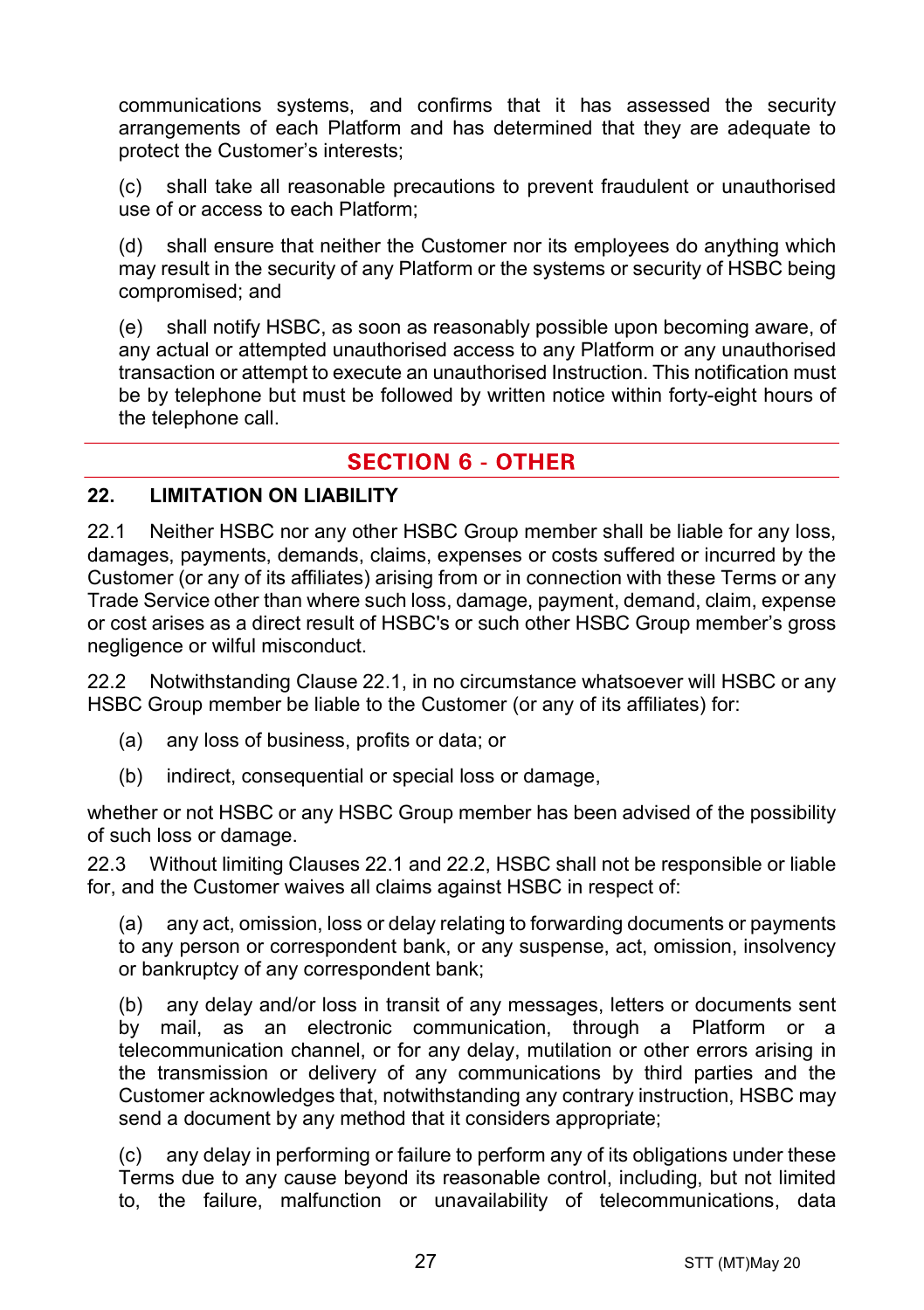communications and computer systems and services over which HSBC has no control, war, hostilities, invasion, civil unrest, strikes, lock-outs or other industrial action or trade disputes (whether involving HSBC's employees or any other person) or any law or government order (whether or not having the force of law);

(d) any failure by HSBC to pay a Claim or other HSBC's act or failure to act because of any domestic or foreign law, regulation, ruling or interpretation of any domestic or foreign court or governmental agency;

(e) the form, sufficiency, correctness, genuineness, authority of any person signing or endorsing (including any person making presentations, demands, giving Instructions (including by Electronic Means) to HSBC purportedly on the authority of the Customer or a beneficiary), falsification, or the legal effect of, any documents if such documents on their face reasonably appear to be in order;

(f) the source, accuracy, validity, authenticity, falsification or legal effect of any data, documents or statements made, presented or received from any Platform or any party to a Trade Transaction, any related documents, or the description, quantity, weight, quality, condition, packing, delivery, value or existence of the goods, services or other performance to which such data, documents or statements relates, or for the good faith or acts or omissions, solvency, performance or standing of any party to a Trade Transaction, the consignor, carrier, forwarder, consignee, insurer of the goods, or any other person;

(g) any improper acts of the beneficiary, including breach of contract in respect of a Trade Transaction, in which circumstances the Customer shall assume and undertake all such risks; and

(h) the Customer acting or relying on any advice received from HSBC whether or not such advice was requested by the Customer.

22.4 If HSBC uses the services of another party, correspondent bank, agent or Platform for the purposes of issuing an Instrument or Documentary Credit, making payment, handling Goods or Documents or for any other purpose to support the services contemplated by these Terms, HSBC shall do so for the Customer's account and at the Customer's risk and HSBC shall assume no liability or responsibility should any instructions which HSBC gives to any such other party not be carried out even if the choice of such other party was HSBC's. Additionally, HSBC shall not be liable for any act, failure to act, default, suspension, bankruptcy or insolvency of such other party.

22.5 Where HSBC performs a review of any Document at the request of the Customer, such review is indicative only and not final or conclusive and HSBC shall not be responsible or liable for, and the Customer waives all claims against HSBC in respect of, an omission by or failure of HSBC to identify any discrepancies during any such review.

22.6 Where HSBC agrees to advise a Documentary Credit or any Instrument which is not issued by a bank or present any Document in respect of, or otherwise handle, such Documentary Credit or Instrument, the Customer acknowledges and agrees that:

(a) such Documentary Credit or Instrument may not be an independent third party undertaking and may not guarantee payment by the issuer or applicant;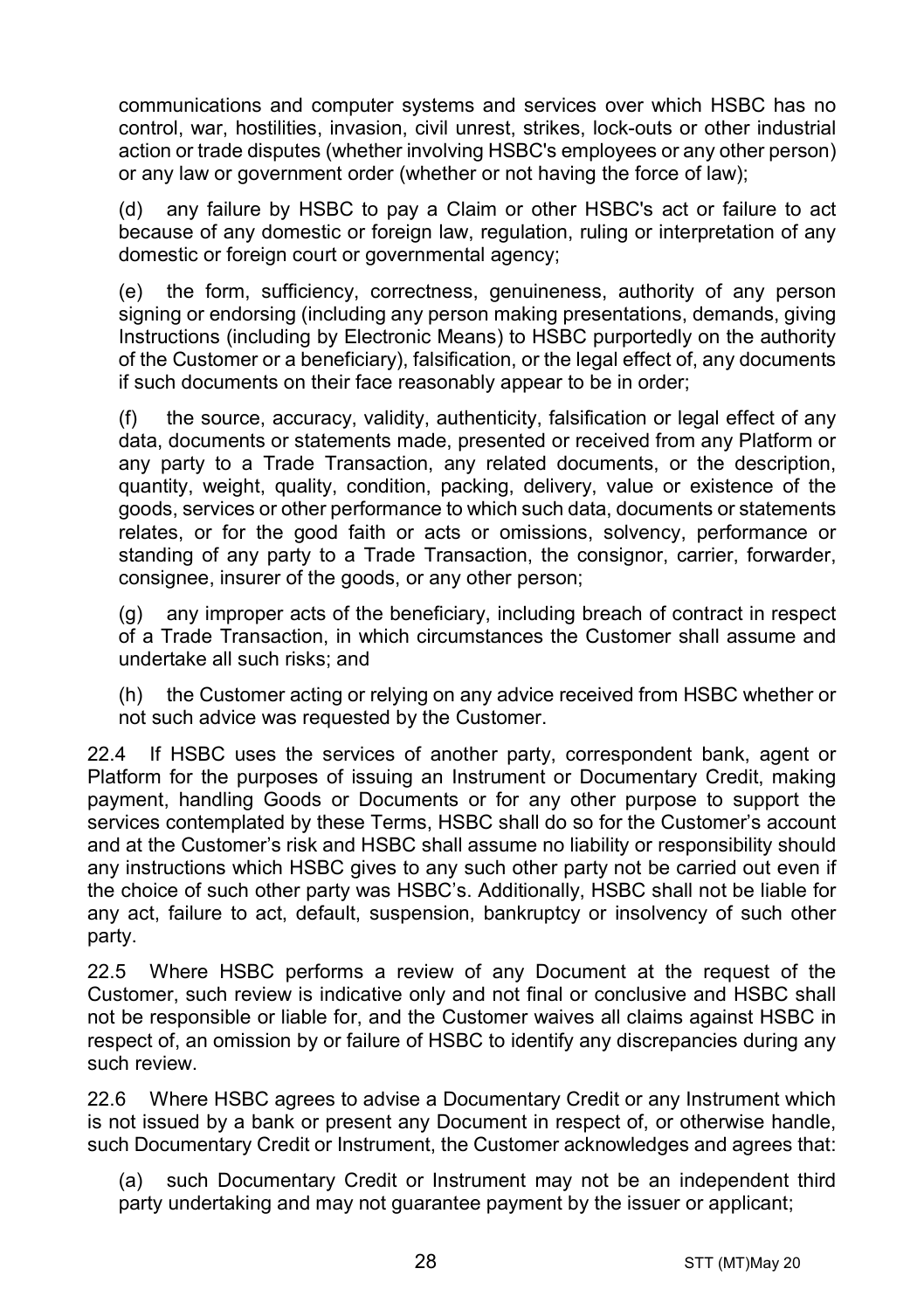(b) the applicable ICC Rules may not address, cover or extend to such type of Documentary Credit or Instrument;

(c) HSBC may not be able to pursue the issuer for payment in the same manner as it would be able to in respect of a Documentary Credit or Instrument issued by a bank; and

(d) the Customer should seek independent legal advice,

and the Customer assumes all such risks and waives all claims against HSBC for losses, damages, costs, fees, claims, actions or demands with respect to such Documentary Credit or Instrument including any claims that HSBC failed to alert the Customer that it was advising such type of Documentary Credit or Instrument, failed to pay such Documentary Credit or Instrument in the manner of a Documentary Credit or Instrument issued by a bank, or failed to collect payment from the issuer of such Documentary Credit or Instrument.

22.7 Subject to the provisions above, where any liability of HSBC or any HSBC Group member to the Customer (or any of its affiliates) arises under these Terms or in connection with any Trade Service, such liability shall not exceed USD 1,000,000 in aggregate in any calendar year.

## 23. DISCLOSURE, CONFIDENTIALITY AND PRIVACY

23.1 Without limiting any other terms between the Customer and HSBC or any HSBC Group member, HSBC is authorised:

(a) to appoint any other person as its correspondent, nominee or agent in connection with these Terms and any Trade Service and HSBC may delegate any of its powers under these Terms or a Trade Service to such person;

(b) to notify any other person of its interest in any Documents, Goods or proceeds of sale; and

(c) to transfer and disclose any Customer Information to the following recipients (who may also process, transfer and disclose such Customer Information):

(i) any HSBC Group member and any of its or their officers, directors, employees, professional advisors, insurers, brokers, auditors, partners, subcontractors, correspondents, nominees, agents, delegates, service providers (including External Providers and Platforms) and associates;

(ii) any Authorities;

(iii) anyone acting on the Customer's behalf, payment recipients, beneficiaries, account nominees, intermediary, correspondent and agent banks, clearing houses, clearing or settlement systems, market counterparties, upstream withholding agents, swap or trade repositories, stock exchanges, and companies in which the Customer has an interest in securities (where such securities are held by HSBC for the Customer);

(iv) any person or entity who acquires (or may acquire) an interest in or assumes (or may assume) risk in or in connection with any Trade Service;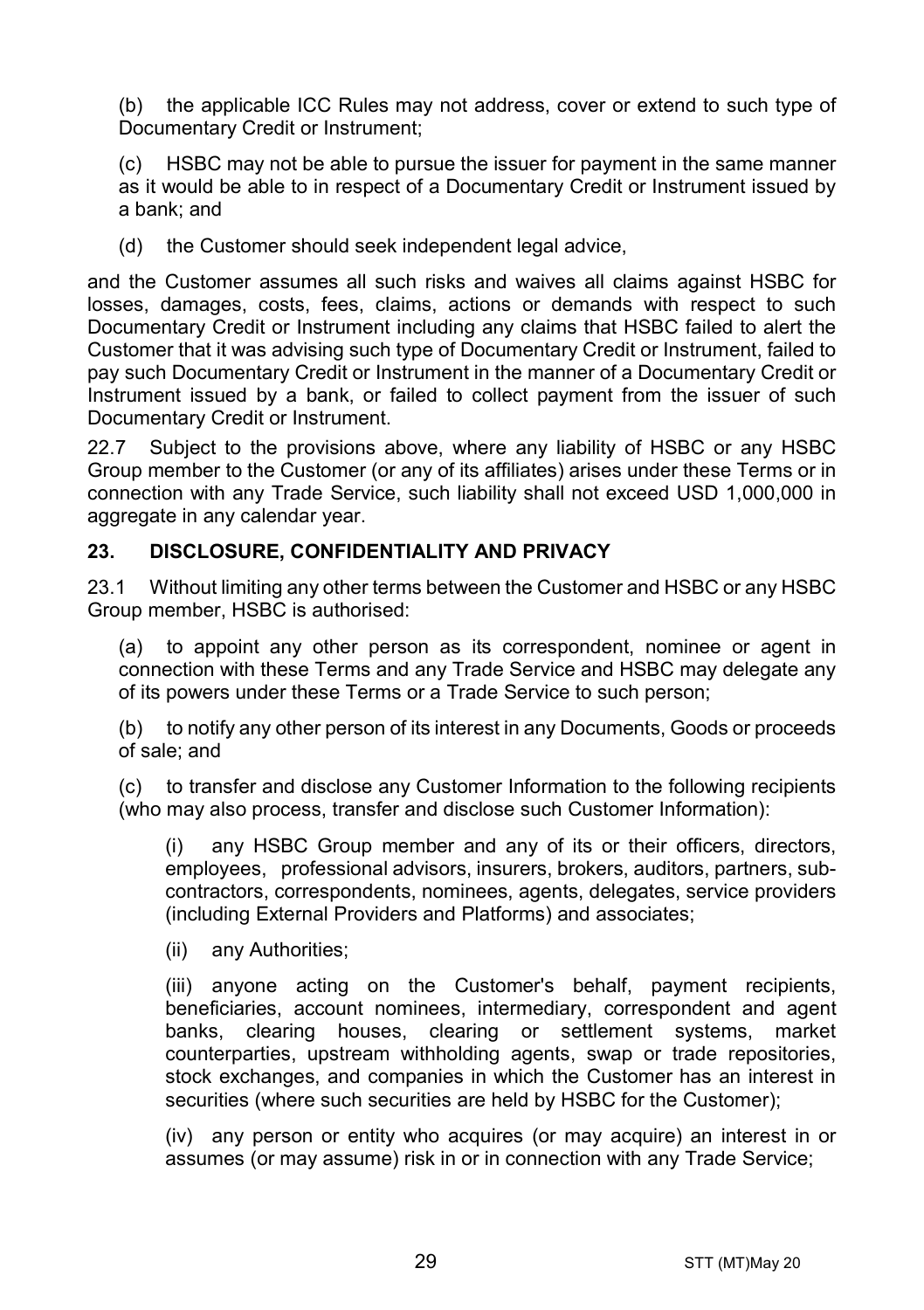(v) any other financial institutions, credit reference agencies or credit bureaus, for obtaining or providing credit references; and/or

(vi) any person or entity in connection with any HSBC Group business transfer, disposal, merger or acquisition, wherever located, including in jurisdictions which do not have data protection laws that provide the same level of protection as the jurisdiction in which the Trade Service is supplied,

including where the recipient of any such appointment, notification, transfer or disclosure is located outside of the relevant Governing Jurisdiction.

23.2 HSBC will not be liable for the acts or omissions of any External Provider as to the collection, use or disclosure by that External Provider of Customer Information.

23.3 Where the Customer has given HSBC information about natural persons (such as authorised signatories), the Customer confirms that those natural persons have authorised the Customer to do so (and to receive any data protection notices on their behalf) and have consented to HSBC's collection, use, storage, processing, transfer and disclosure of their Personal Data and data for the purpose of HSBC carrying out any action contemplated by these Terms or providing a Trade Service to or for the Customer.

23.4 The Customer shall ensure that any information that the Customer asks HSBC to forward to third parties is complete, accurate and will not give rise to any claim against HSBC (including any claim in defamation, in relation to privacy, banking secrecy or data protection or for infringement of any other third party rights) and the Customer confirms and represents that it has obtained the requisite consent and/or waiver (where required) for HSBC to forward such information.

## 24. MISCELLANEOUS

24.1 Other than a Trade Service which has been provided on an irrevocable or committed basis, HSBC may at any time withdraw a Trade Service or refuse to provide a Trade Service in its absolute discretion.

24.2 Any waiver, release or consent by HSBC under or in respect of these Terms or a Trade Service will only be effective if made in writing (which may be made through a Platform).

24.3 HSBC may at any time change these Terms by providing the Customer with at least 30 days' written notice and any Trade Service requested on or after the effective date in such notice shall be subject to the amended Terms.

24.4 HSBC is authorised to take such steps and to make such payments as it considers necessary, at the cost of the Customer, to remedy any default by the Customer in respect of its obligations under these Terms or any Trade Service.

24.5 Neither HSBC's failure to exercise, nor HSBC's delay in exercising, any of its rights or remedies under these Terms or in respect of a Trade Service shall operate as a waiver of any such right or remedy, nor shall any single or partial exercise of any right or remedy prevent any further or other exercise of any other right or remedy.

24.6 The Customer may not assign or transfer any of its rights or obligations under these Terms or a Trade Service. HSBC may assign, transfer or create security over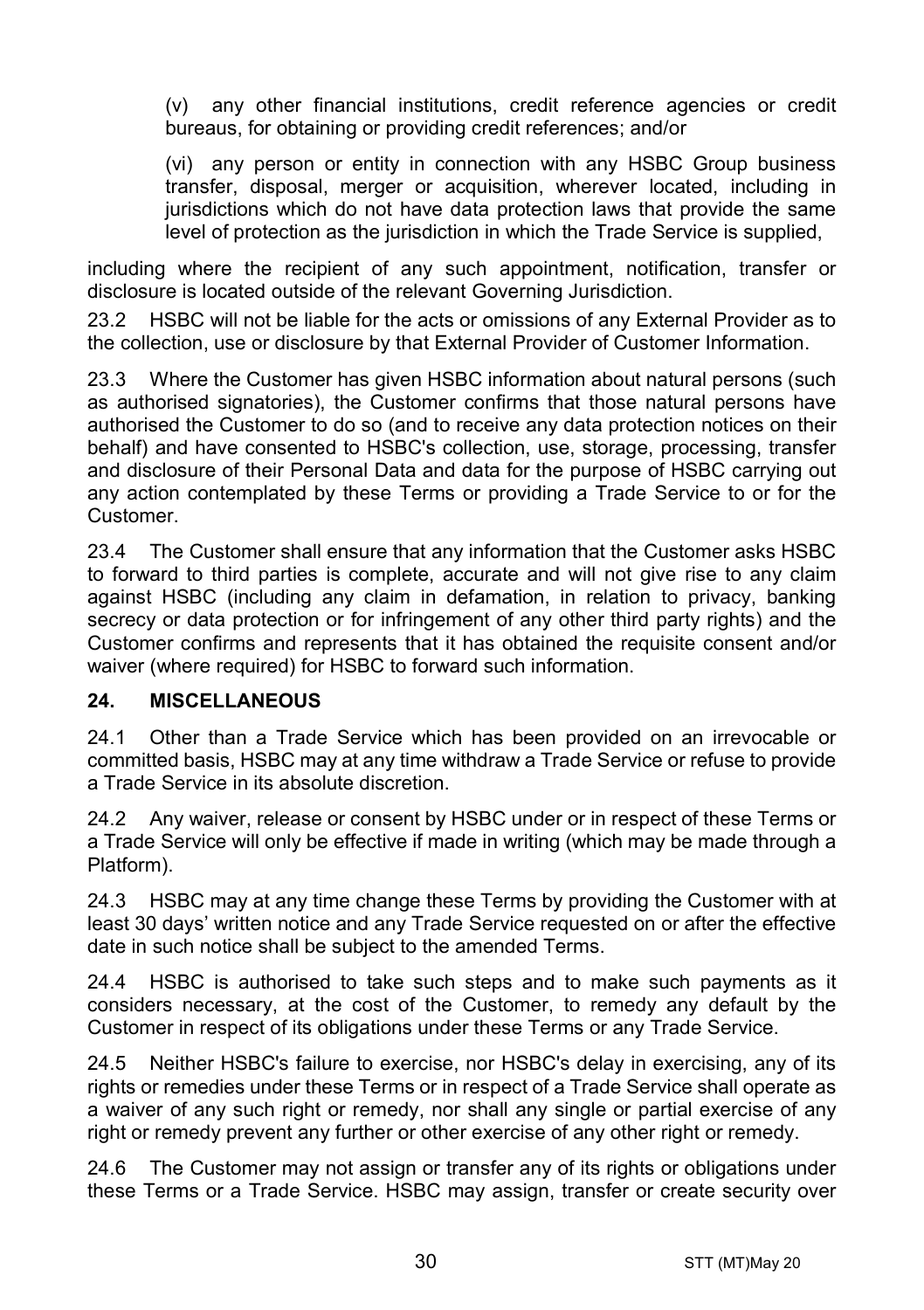any of its rights under or in respect of these Terms or a Trade Service without restriction or notice.

24.7 Without prejudice to Clause 20 (INSTRUCTIONS), any notices by the Customer in connection with these Terms or a Trade Service must be given to HSBC in writing at the address of HSBC most recently advised by HSBC to the Customer. HSBC may give notice to the Customer in person, by telephone or facsimile, by post, through a Platform or, if agreed by the Customer, through another electronic channel at the address or number most recently notified by the Customer to HSBC. A notice sent by post will be deemed to have been received 7 calendar days after posting if within the same country, or 15 calendar days after posting if cross border.

24.8 Each of the provisions of these Terms is severable and distinct from the others and, if one or more of such provisions is or becomes illegal, invalid or unenforceable, the remaining provisions shall not be affected in any way.

24.9 If the Customer includes two or more persons, the obligations and liabilities of these persons under or in respect of a Trade Service and these Terms shall be joint and several.

24.10 Nothing in these Terms shall be deemed to create any partnership, joint venture or relationship of principal and agent between HSBC and the Customer or create or give rise to any fiduciary relationship of any nature.

24.11 To the extent permitted by the laws of the Governing Jurisdiction, the Customer irrevocably waives any right of sovereign immunity from suit, jurisdiction or adjudication (including in respect of pre-judgement interim relief and execution of any judgement) that it may have in the Governing Jurisdiction or otherwise, whether that immunity relates to itself or to any commercial or non-commercial assets (including land, bank accounts or other assets held in the name of a diplomatic mission or otherwise or belonging to the Customer's central bank or other monetary authority).

24.12 These Terms are for the benefit of the Customer, HSBC and each HSBC Group member, and are not intended to benefit any other third party or be enforceable by any other third party. Any rights of HSBC to bring to an end or change these Terms or any contract to which they form part are not subject to the consent of any other third party.

## 25. GOVERNING LAW AND JURISDICTION

25.1 For the purposes of a Trade Service:

(a) that Trade Service and these Terms will be governed by the laws of the Governing Jurisdiction; and

(b) the courts of the Governing Jurisdiction shall have non-exclusive jurisdiction to settle any disputes that may arise out of, or in connection with, that Trade Service and these Terms, their interpretation or any non-contractual obligations arising from or connected with them.

25.2 If a process agent is specified in an Application or Facility Agreement in respect of a Trade Service, service of any legal process on the person whose name and address is specified in such Application or Facility Agreement shall constitute service on the Customer.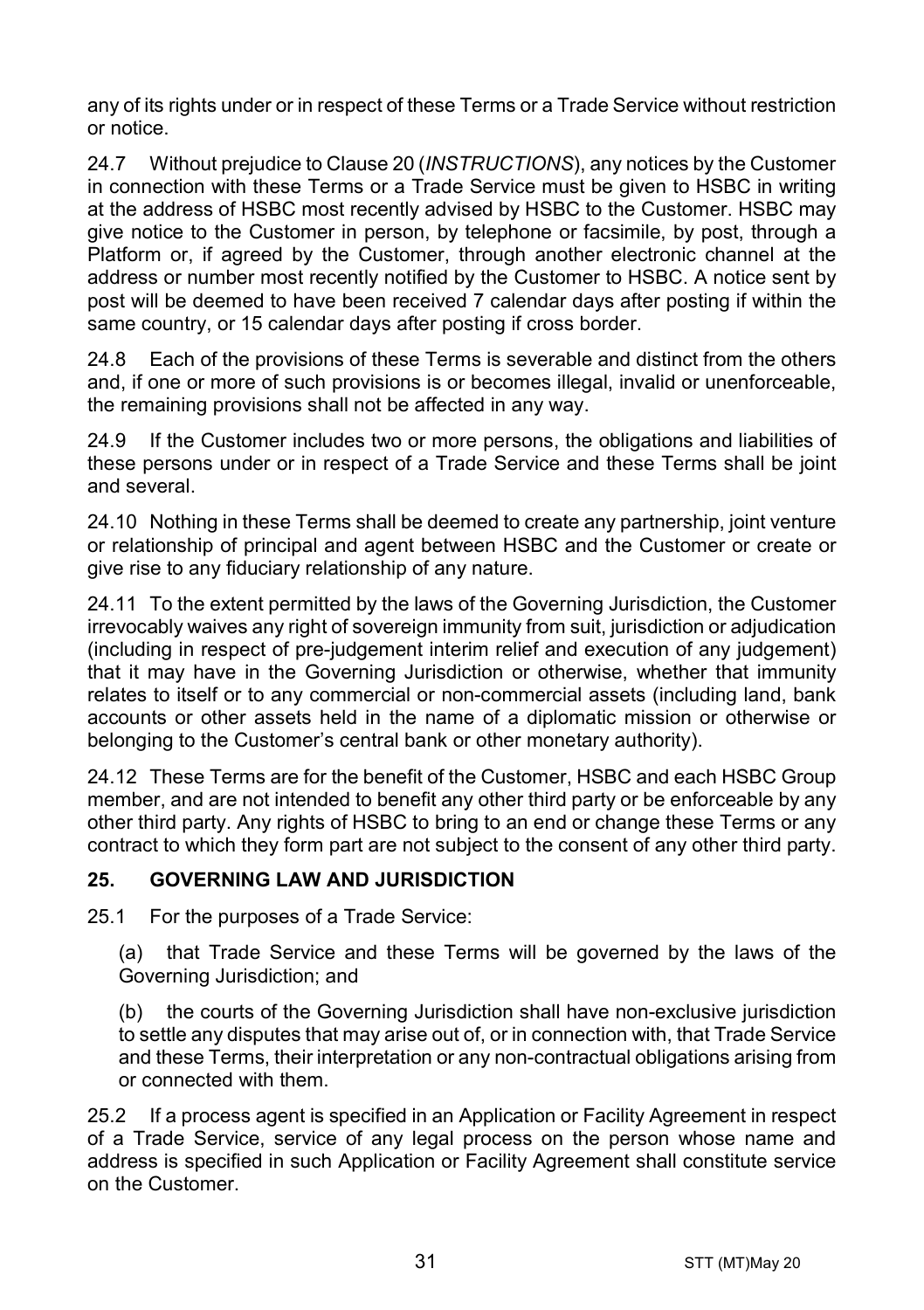25.3 If no process agent has been appointed by the Customer, upon request from HSBC the Customer will, within five Business Days, appoint a process agent (with an office in the Governing Jurisdiction) for service of all legal process relating to these Terms and the relevant Trade Service on the Customer and the Customer will notify the process agent's address to HSBC. If the Customer does not do this, HSBC may appoint a process agent on the Customer's behalf and at its expense and shall, as soon as practicable, notify the Customer of such appointment.

## **SECTION 7 - DEFINITIONS AND INTERPRETATION**

## 26. DEFINITIONS AND INTERPRETATION

#### 26.1 In these Terms:

Application means an application, instruction or request by the Customer for a Trade Service (whether for itself or for another person) using an application form, or pursuant to the terms of a Facility Agreement or made using a Platform.

Authorities includes any judicial, administrative, public or regulatory body (including any self-regulatory body), any government, any tax authority, any securities or futures exchange, any court, any central bank or law enforcement body, or any of their agents, with jurisdiction (direct or indirect) over any part of the HSBC Group at any time.

Back-to-Back Documentary Credit has the meaning given to it in Clause 3.14 (DOCUMENTARY CREDITS).

Business Day means, in respect of a Trade Service, a day on which banks are open for general business in the Governing Jurisdiction.

Cash Collateral has the meaning given to it in Clause 10 (CASH COLLATERAL).

Claim means any demand, request for payment or for acceptance and payment, claim, presentation or drawing made in respect of a Trade Service by a beneficiary, the Customer or any other person.

Collection means a collection transaction in respect of the handling of Documents where HSBC may act as either a remitting bank, collecting bank or presenting bank.

Compliance Action has the meaning given to it in Clause 19 (COMPLIANCE WITH LAWS AND SANCTIONS).

Country Conditions means HSBC's additional terms and conditions for the country in which the HSBC entity providing the relevant Trade Service is located.

Customer means the person who requests the relevant Trade Service and with whom HSBC contracts with respect to the provision of that Trade Service (and, without limitation, as may be specified in the relevant Application). If HSBC provides a Trade Service to a person that is not a customer of HSBC, references in these Terms to the "Customer" shall apply to that person even though that person is not a customer of HSBC.

Customer Information means any Personal Data, confidential information, and/or Tax Information (including accompanying statements, waivers and consents) of either the Customer, or a person or entity whose information (including any Personal Data or Tax Information) which the Customer provides, or which is provided on the Customer's behalf, to any HSBC Group member in connection with the provision of any Trade Service.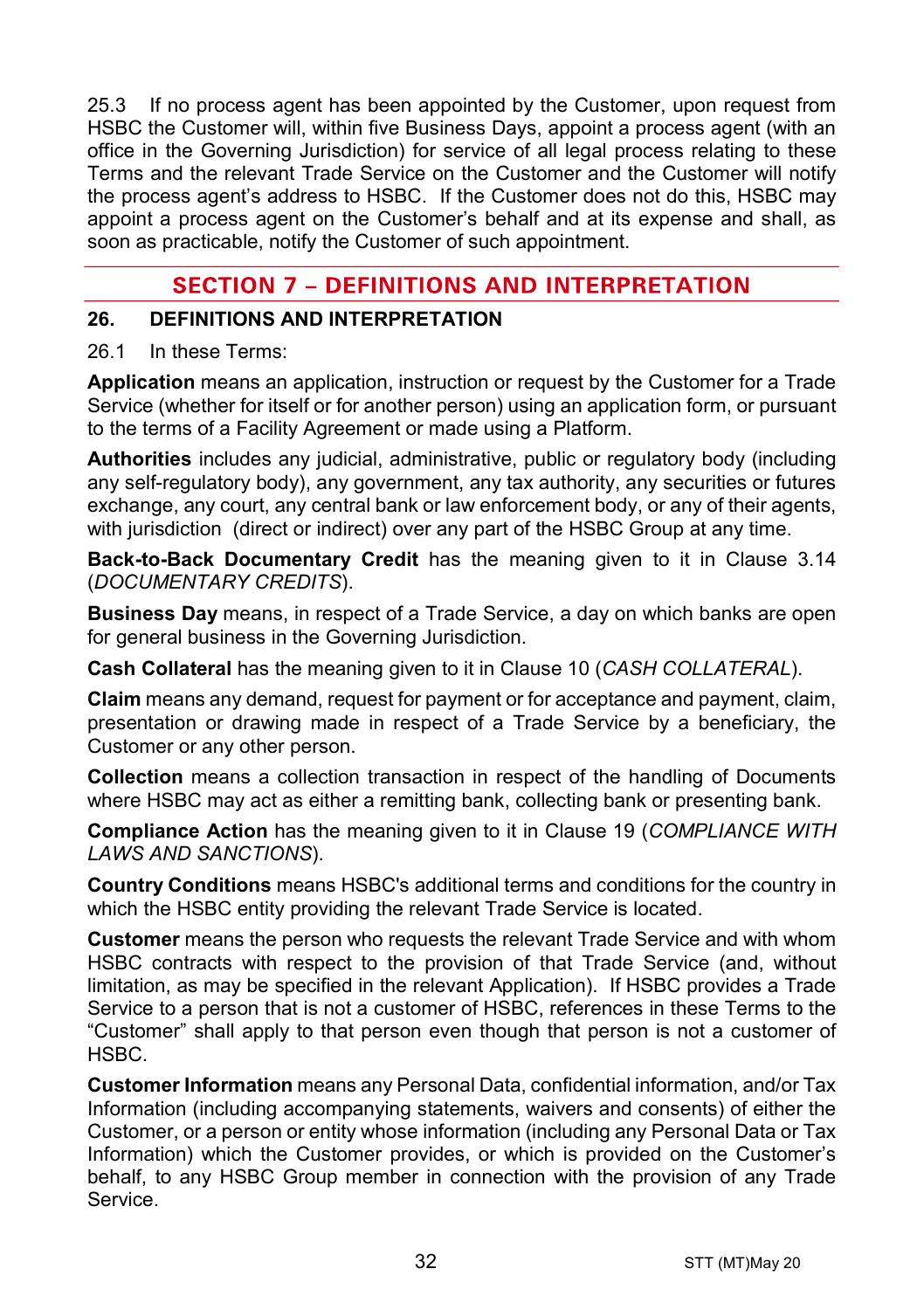#### Customer Liabilities means at any time:

(a) all liabilities of the Customer to HSBC or any HSBC Group member (including arising under or in connection with any Trade Service and these Terms) incurred in any currency and in any capacity and whether present or future, actual or contingent, direct or indirect, or incurred alone or jointly with any other person;

(b) interest on such liabilities (both before and after any demand or judgment) to the date on which HSBC or any such HSBC Group member receives payment, at the rates payable by the Customer or which would have been payable but for any circumstances which restricts payment;

(c) any costs and expenses incurred by HSBC or any HSBC Group member in making payment under or in respect of a Trade Service on behalf of the Customer (but without HSBC being under any obligation to do so) as a result of failure by the Customer to make such payment when due or demanded; and

(d) all costs and expenses (including legal fees on a full indemnity basis) of HSBC or any HSBC Group member in perfecting or enforcing its rights under or in respect of a Trade Service and these Terms.

Documentary Credit means a documentary credit or letter of credit or any commitment to issue a documentary credit or letter of credit (including any extension, renewal or amendment of the same).

Documents means any drafts, bills of exchange, promissory notes, cheques, documents of title, certificates, invoices, statements, transport documents, insurance policies, warehouse warrants, warehouse receipts or any other similar instruments relating to a Trade Transaction in respect of which HSBC has provided Trade Service(s) to the Customer.

Electronic Means has the meaning given to it in Clause 20 (INSTRUCTIONS).

Exchange Rate means HSBC's spot rate of exchange (or if HSBC does not have an available spot rate of exchange for the relevant currency, any other publicly available spot rate of exchange selected by HSBC) for the purchase of the required currency in the relevant foreign exchange market at the relevant time using the currency in which the relevant payment was paid (where any such spot rate of exchange shall be selected by HSBC acting reasonably in the circumstances).

External Provider means a person (other than HSBC) that makes any Platform available to HSBC and/or the Customer.

External Terms and Conditions means any agreement which is entered into between an External Provider and either HSBC or the Customer setting out the terms and conditions applicable to HSBC's or the Customer's use of a Platform.

Facility Agreement means a letter or agreement between the Customer and HSBC pursuant to which HSBC agrees to provide to the Customer a facility in respect of Trade Services.

Finance means discounting, negotiating, purchasing, prepaying, early paying or endorsing a Document (whether or not drawn under a Documentary Credit or Collection) or Documentary Credit and Financed and Finances shall be construed accordingly. For the avoidance of doubt, Finance does not include a Trade Finance Loan.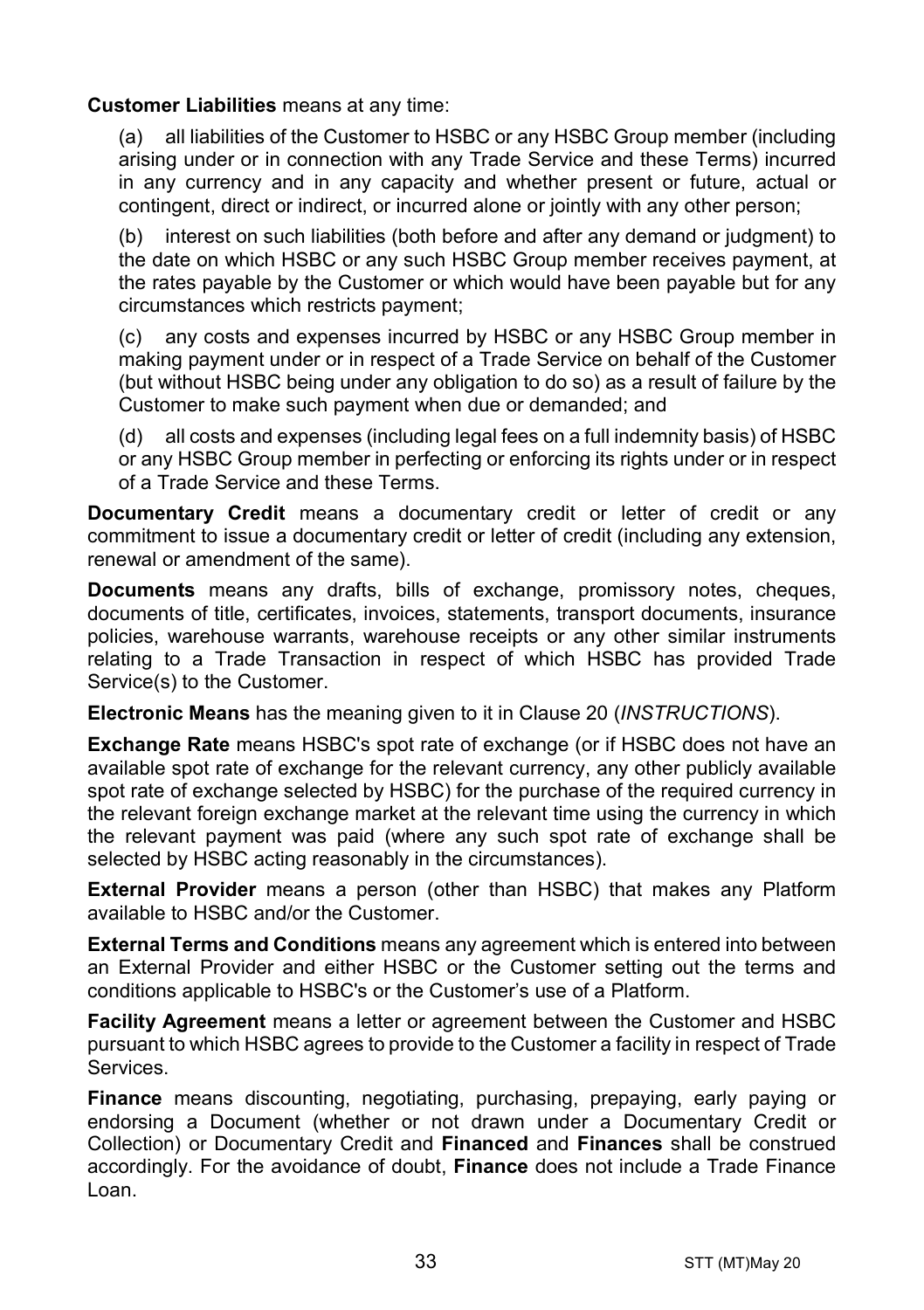Goods means the goods or products which are the subject of a Trade Transaction in respect of which HSBC has provided Trade Service(s) to the Customer.

Governing Jurisdiction means the jurisdiction in which the relevant HSBC entity providing the Trade Service is located or such other jurisdiction agreed in writing between the Customer and HSBC or specified in the relevant Country Conditions.

HSBC means the HSBC Group member (or, if applicable, the branch of such HSBC Group member) providing the relevant Trade Service, and its successors and assigns and, where the context permits, includes any person appointed by HSBC under Clause 23.1(a) (DISCLOSURE, CONFIDENTIALITY AND PRIVACY).

HSBC Group means HSBC Holdings plc and its subsidiaries and affiliates from time to time.

ICC means the International Chamber of Commerce.

Increased Costs means a reduction in the rate of return from a Trade Service or on HSBC's overall capital, an additional or increased cost or a reduction of any amount due and payable under these Terms or in respect of a Trade Service, which is incurred or suffered by HSBC to the extent that it is attributable to HSBC performing its obligations under these Terms or a Trade Service.

Indemnified Party has the meaning given to it in Clause 9 (REIMBURSEMENT AND INDEMNITY).

Instruction has the meaning given to it in Clause 20 (INSTRUCTIONS).

Instrument means any SBLC, demand guarantee (including an avalisation, coacceptance or acceptance of a Document), bond, counter-guarantee, counter-SBLC, or similar independent payment obligation (including any extension, renewal or amendment of the same).

Losses has the meaning given to it in Clause 9 (REIMBURSEMENT AND INDEMNITY).

Master Documentary Credit has the meaning given to it in Clause 3.14 (DOCUMENTARY CREDITS).

Personal Data means any information relating to an individual from which such individual can be identified, including sensitive personal data, name(s), residential address(es), contact information, age, date of birth, place of birth, nationality, citizenship, personal and marital status.

Platform means any electronic platform (a) used by HSBC, the Customer or any other person for giving or receiving any Instruction, Claim or other communication in relation to any Trade Service, and/or (b) used by HSBC or any other person for issuing or providing any Trade Service, and shall include HSBCnet.

Recourse Event means in respect of a Trade Service:

(a) any misrepresentation, alleged or actual fraud, illegality or unauthorised act of the Customer and/or any other party to the Trade Transaction;

(b) any alleged or actual invalidity, non-compliance or unenforceability of the Documentary Credit, SBLC, Document(s) or Trade Transaction (as applicable); or

(c) any injunction, court order, law, regulation or Sanctions which restrict any payment (whether to or from HSBC and/or not subsequently discharged).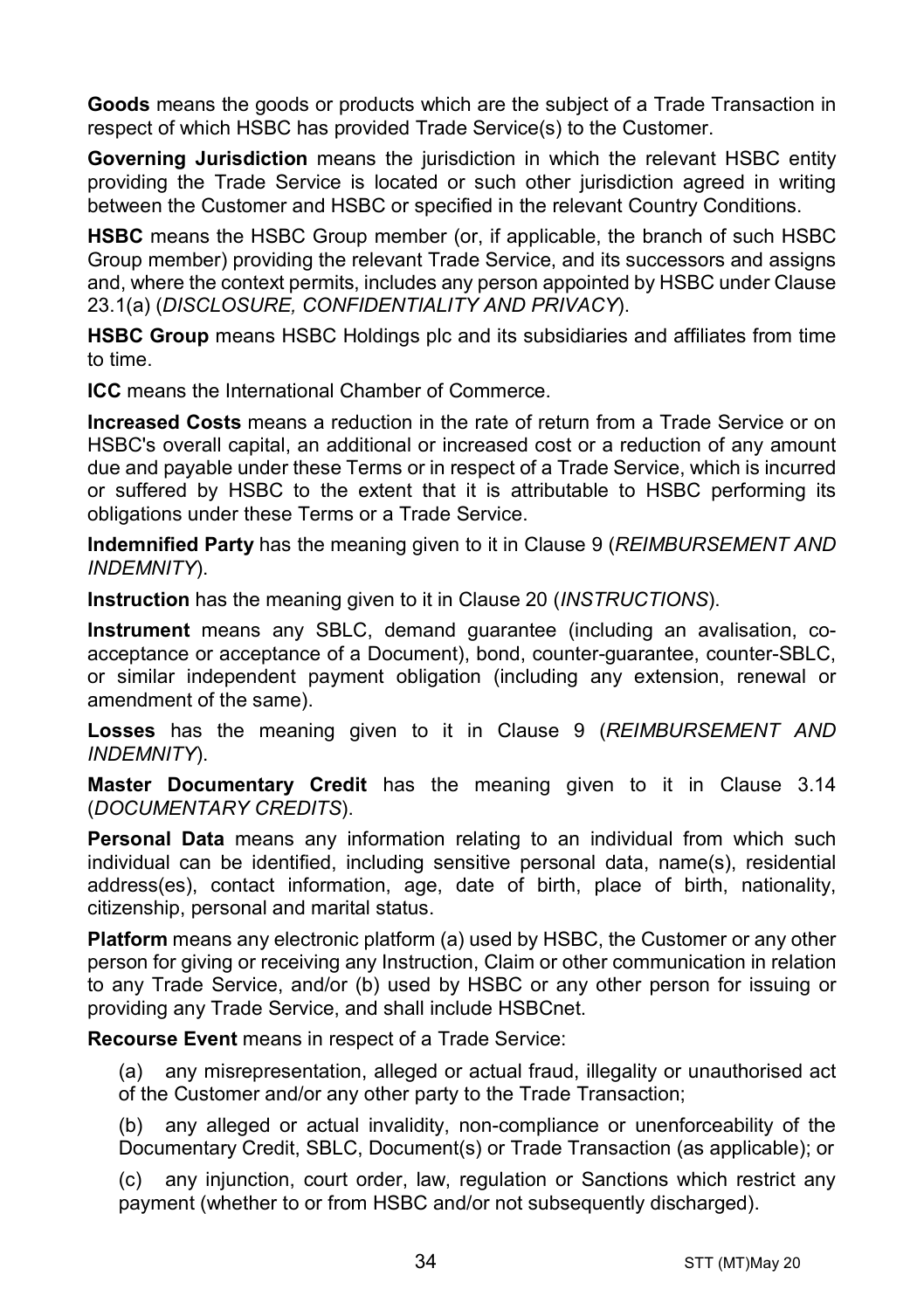SBDC means a standby documentary credit.

SBLC means a standby letter of credit (which includes an SBDC).

Sanction has the meaning given to it in Clause 19 (COMPLIANCE WITH LAWS AND SANCTIONS).

Security Agreement means any document creating security or quasi-security over any of the Customer's rights and/or assets in support of any obligations which the Customer may have to any HSBC Group member from time to time.

Tariff Book means, if applicable in the relevant jurisdiction, HSBC's tariff book setting out HSBC's fees, commissions, interest rates and other rates for Trade Services as is available upon request by the Customer and/or can be accessed online.

Tax includes goods and services tax, value added tax, sales tax, stamp duty or any tax, levy, impost, deduction, charge, rate, duty, compulsory loan or withholding which is levied or imposed by a government agency, and any related interest, penalty, charge, fee or other amount (but does not include tax on the overall net income of HSBC).

Tax Information means any documentation or information (and accompanying statements, waivers and consents) relating, directly or indirectly, to the Customer's tax status and the tax status of any owner, "controlling person", "substantial owner" or beneficial owner of the Customer.

Trade Finance Loan means a loan, advance, credit or other financial accommodation provided by HSBC to the Customer in respect of a Trade Transaction.

Trade Service includes:

(a) the issue of a Documentary Credit and instructing any advising bank, nominated bank or confirming bank in relation to such Documentary Credit;

(b) acting as the advising bank, nominated bank or confirming bank (on a disclosed or undisclosed basis) in relation to a Documentary Credit;

(c) the issue of an Instrument and/or instructing any correspondent bank in relation to, and issuing an counter-guarantee, counter-SBLC or indemnity in respect of, an Instrument;

(d) acting as the advising bank, confirming bank or correspondent bank in relation to an Instrument;

(e) the handling of a Documentary Credit, Instrument or Document;

- (f) Collections;
- (g) the provision of any Finance;
- (h) the provision of a Trade Finance Loan;

(i) the issue of a letter of indemnity or shipping guarantee and/or the signing, endorsement or release of any Transport Document;

- (j) the release of Documents;
- (k) any other service or product relating to a Trade Transaction provided,

by HSBC to, at the request of, or in respect of the Customer.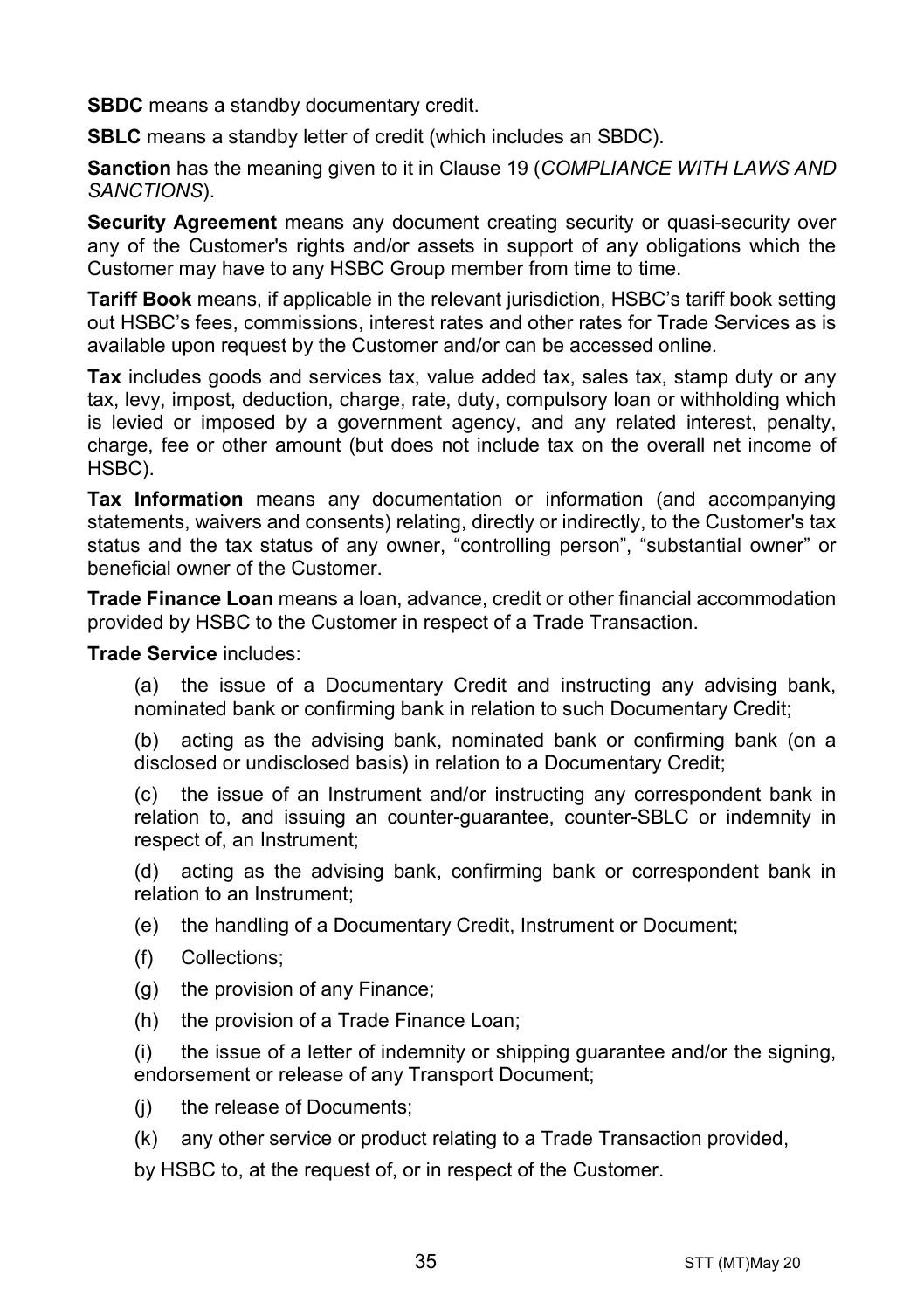Trade Transaction means a transaction involving the sale or purchase by the Customer of goods or services from/to a third party, and includes any contract(s) on which such transaction may be based.

**Transport Documents** has the meaning given to it in Clause 8 (APPLICATIONS FOR RELEASE OF GOODS, SHIPPING GUARANTEES AND LETTERS OF INDEMNITY).

USD means the lawful currency of the United States of America.

26.2 Unless contrary indication appears, any reference in these Terms to:

(a) an Application or Trade Service (and any reference in an Application to a Trade Service) includes (where applicable) the contract created between the Customer and HSBC by HSBC accepting that Application by providing or undertaking that Trade Service;

(b) the Customer, HSBC or any other person shall be construed so as to include its successors in title, permitted assigns and permitted transferees to, or of, its rights and/or obligations under these Terms, an Application, a Facility Agreement or Country Conditions;

(c) include or including means include or including "without limitation";

(d) HSBC making a determination or decision or undertaking an action means that HSBC is making or undertaking, and is permitted to make or undertake, such determination, decision or action in its sole discretion or opinion without reference to, or consent from, the Customer or any other person;

(e) an authorisation or confirmation by, or instruction from, the Customer means that such authorisation, confirmation or instruction is irrevocable unless waived by HSBC;

(f) a person includes any individual, firm, company, corporation, government, state or agency of a state or any association, trust, joint venture, consortium, partnership or other entity (whether or not having separate legal personality);

(g) a regulation includes any regulation, rule, official directive, request or guideline (whether or not having the force of law) of any governmental, intergovernmental or supranational body, agency, department or of any regulatory, self-regulatory or other authority or organisation;

(h) these Terms include the Country Conditions;

 $(i)$  these **Terms** or any other agreement or instrument is a reference to these Terms or, as the case may be, other agreement or instrument as amended, supplemented, novated and/or replaced from time to time;

- $(i)$  the singular shall include the plural and vice versa; and
- (k) section and clause headings are for ease of reference only.

In addition to these Terms being incorporated into each Application, these Terms may also be incorporated by HSBC into a Facility Agreement or any other document or agreement.